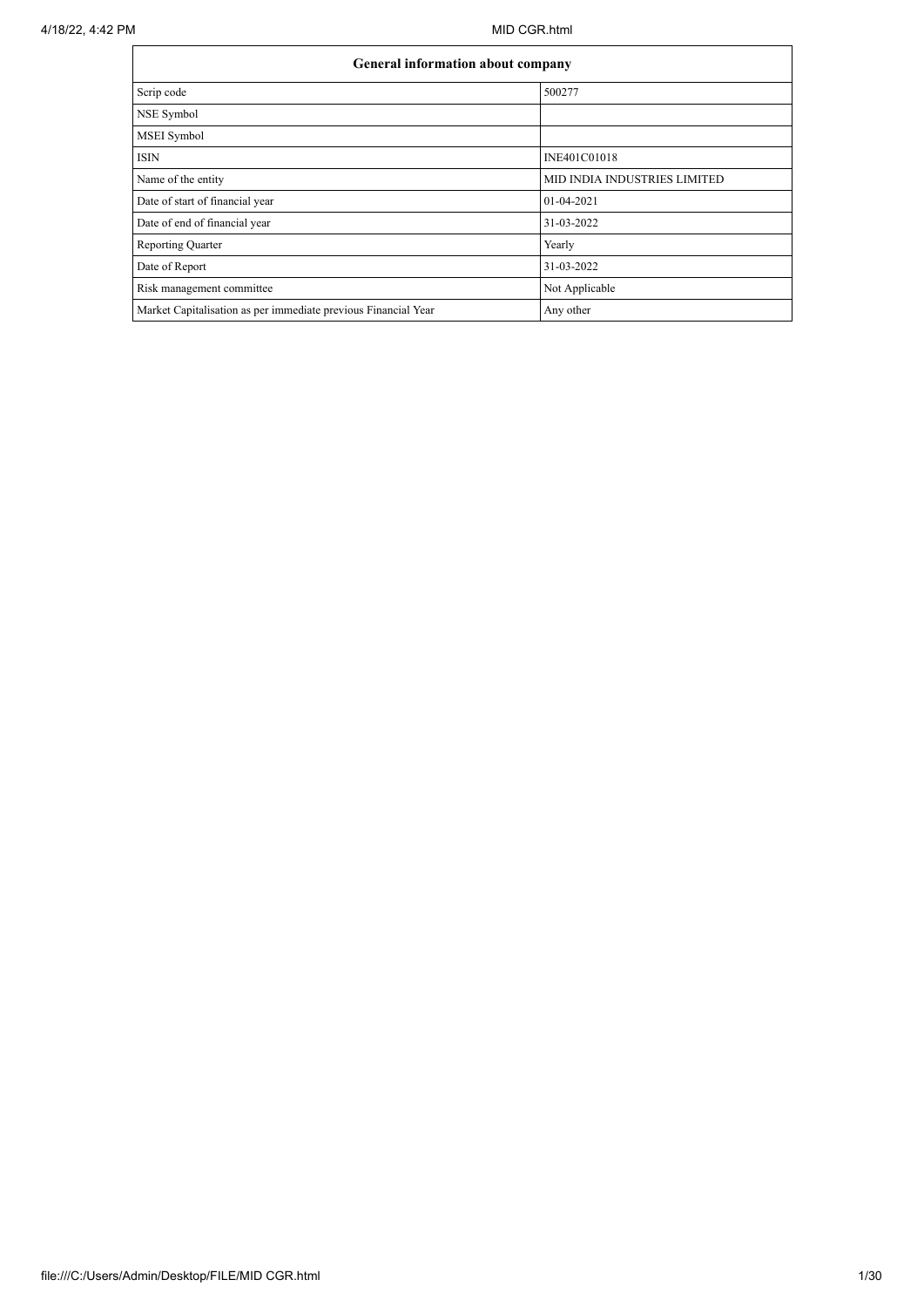## **Annexure I**

## **Annexure I to be submitted by listed entity on quarterly basis**

## **I. Composition of Board of Directors**

|                            |                                             | Disclosure of notes on composition of board of directors explanatory |                                                |                            |                               |                          |                                                                                                      |                                             |                                          |                                                           |                      |                                            |                                                                                                                                                  |                                                                                                                                                                   |                                                                                                                                                                          |                                                                                                                                                                                                         |
|----------------------------|---------------------------------------------|----------------------------------------------------------------------|------------------------------------------------|----------------------------|-------------------------------|--------------------------|------------------------------------------------------------------------------------------------------|---------------------------------------------|------------------------------------------|-----------------------------------------------------------|----------------------|--------------------------------------------|--------------------------------------------------------------------------------------------------------------------------------------------------|-------------------------------------------------------------------------------------------------------------------------------------------------------------------|--------------------------------------------------------------------------------------------------------------------------------------------------------------------------|---------------------------------------------------------------------------------------------------------------------------------------------------------------------------------------------------------|
|                            |                                             |                                                                      |                                                |                            |                               |                          |                                                                                                      |                                             |                                          | Whether the listed entity has a Regular Chairperson   Yes |                      |                                            |                                                                                                                                                  |                                                                                                                                                                   |                                                                                                                                                                          |                                                                                                                                                                                                         |
|                            | Whether Chairperson is related to MD or CEO |                                                                      |                                                |                            |                               |                          | Yes                                                                                                  |                                             |                                          |                                                           |                      |                                            |                                                                                                                                                  |                                                                                                                                                                   |                                                                                                                                                                          |                                                                                                                                                                                                         |
| $\bullet$<br>$\mathcal{F}$ | PAN                                         | <b>DIN</b>                                                           | Category 1<br>of directors                     | Category 2<br>of directors | Category<br>3 of<br>directors | Date<br>of<br>Birth      | Whether<br>special<br>resolution<br>passed?<br>[Refer Reg.<br>$17(1A)$ of<br>Listing<br>Regulations] | Date of<br>passing<br>special<br>resolution | <b>Initial Date</b><br>of<br>appointment | Date of Re-<br>appointment                                | Date of<br>cessation | Tenure<br>of<br>director<br>(in<br>months) | No of<br>Directorship<br>in listed<br>entities<br>including<br>this listed<br>entity (Refer<br>Regulation<br>$17A$ of<br>Listing<br>Regulations) | No of<br>Independent<br>Directorship<br>in listed<br>entities<br>including<br>this listed<br>entity (Refer<br>Regulation<br>$17A(1)$ of<br>Listing<br>Regulations | Number of<br>memberships<br>in Audit/<br>Stakeholder<br>Committee(s)<br>including this<br>listed entity<br>(Refer<br>Regulation<br>$26(1)$ of<br>Listing<br>Regulations) | No of post of<br>Chairperson<br>in Audit/<br>Stakeholder<br>Committee<br>held in listed<br>entities<br>including this<br>listed entity<br>(Refer<br>Regulation<br>$26(1)$ of<br>Listing<br>Regulations) |
|                            | AEAPS5762D                                  | 01548011                                                             | Executive<br>Director                          | Chairperson MD             |                               | $13 -$<br>$10-$<br>1969  | NA                                                                                                   |                                             | 14-11-2014                               | 01-10-2019                                                |                      |                                            |                                                                                                                                                  | $\mathbf{0}$                                                                                                                                                      |                                                                                                                                                                          |                                                                                                                                                                                                         |
| T<br>R                     | ADKPS7362N                                  | 01591062                                                             | Executive<br>Director                          | Not<br>Applicable          |                               | $14-$<br>$01 -$<br>1960  | NA                                                                                                   |                                             | 24-05-2019                               |                                                           |                      |                                            |                                                                                                                                                  | $\bf{0}$                                                                                                                                                          | $\theta$                                                                                                                                                                 | $\mathbf{0}$                                                                                                                                                                                            |
|                            | ADIPJ7421K                                  | 01548417                                                             | Non-<br>Executive -<br>Independent<br>Director | Not<br>Applicable          |                               | $27 -$<br>$10-$<br>1967  | NA                                                                                                   |                                             | 01-06-2011                               | 01-04-2019                                                |                      | 96                                         |                                                                                                                                                  |                                                                                                                                                                   | 2                                                                                                                                                                        |                                                                                                                                                                                                         |
|                            | ACQPJ6448K                                  | 00380080                                                             | Non-<br>Executive -<br>Independent<br>Director | Not<br>Applicable          |                               | $22 -$<br>$07 -$<br>1973 | NA                                                                                                   |                                             | 30-04-2002                               | 01-04-2019                                                |                      | 96                                         |                                                                                                                                                  |                                                                                                                                                                   | $\overline{2}$                                                                                                                                                           | $\mathbf{0}$                                                                                                                                                                                            |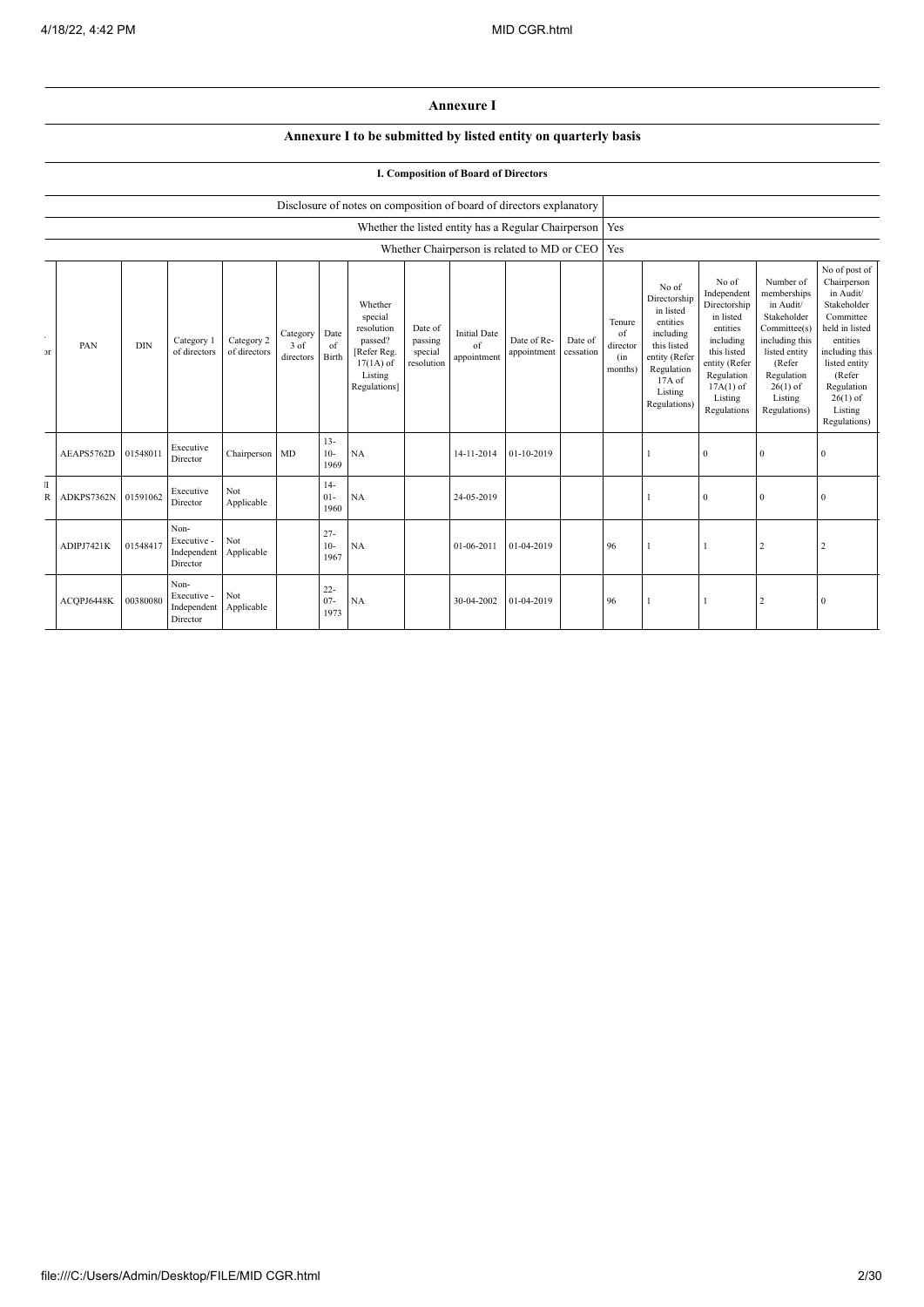|    |                      |                                 |            |            |                                                |                               |                                 |                       |                                                                                                      |                                             | <b>I. Composition of Board of Directors</b> |                            |                      |                                            |                                                                                                                                                |                                                                                                                                                                      |                                                                                         |
|----|----------------------|---------------------------------|------------|------------|------------------------------------------------|-------------------------------|---------------------------------|-----------------------|------------------------------------------------------------------------------------------------------|---------------------------------------------|---------------------------------------------|----------------------------|----------------------|--------------------------------------------|------------------------------------------------------------------------------------------------------------------------------------------------|----------------------------------------------------------------------------------------------------------------------------------------------------------------------|-----------------------------------------------------------------------------------------|
|    |                      |                                 |            |            |                                                |                               |                                 |                       | Disclosure of notes on composition of board of directors explanatory                                 |                                             |                                             |                            |                      |                                            |                                                                                                                                                |                                                                                                                                                                      |                                                                                         |
|    |                      |                                 |            |            |                                                |                               |                                 |                       | Whether the listed entity has a Regular Chairperson                                                  |                                             |                                             |                            |                      |                                            |                                                                                                                                                |                                                                                                                                                                      |                                                                                         |
| Sr | Title<br>(Mr)<br>Ms) | Name of<br>the<br>Director      | PAN        | <b>DIN</b> | Category 1<br>of directors                     | Category 2<br>of<br>directors | Category  <br>3 of<br>directors | Date<br>of<br>Birth   | Whether<br>special<br>resolution<br>passed?<br>[Refer Reg.<br>$17(1A)$ of<br>Listing<br>Regulations] | Date of<br>passing<br>special<br>resolution | <b>Initial Date</b><br>of<br>appointment    | Date of Re-<br>appointment | Date of<br>cessation | Tenure<br>of<br>director<br>(in<br>months) | No of<br>Directorship<br>in listed<br>entities<br>including<br>this listed<br>entity (Refer<br>Regulation<br>17A of<br>Listing<br>Regulations) | No of<br>Independent<br>Directorship<br>in listed<br>entities<br>including<br>this listed<br>entity<br>(Refer<br>Regulation<br>$17A(1)$ of<br>Listing<br>Regulations | Nui<br>mem<br>ın<br>Stak<br>Com<br>inclu<br>liste<br><sup>(1</sup><br>Reg<br>26<br>Regu |
| 5  | Mrs                  | <b>DEEPIKA</b><br><b>GANDHI</b> | ATXPP4314L | 07017162   | Non-<br>Executive -<br>Independent<br>Director | Not<br>Applicable             |                                 | $02 -$<br>08-<br>1988 | NA                                                                                                   |                                             | 14-11-2014                                  | 14-11-2019                 |                      | 89                                         |                                                                                                                                                |                                                                                                                                                                      |                                                                                         |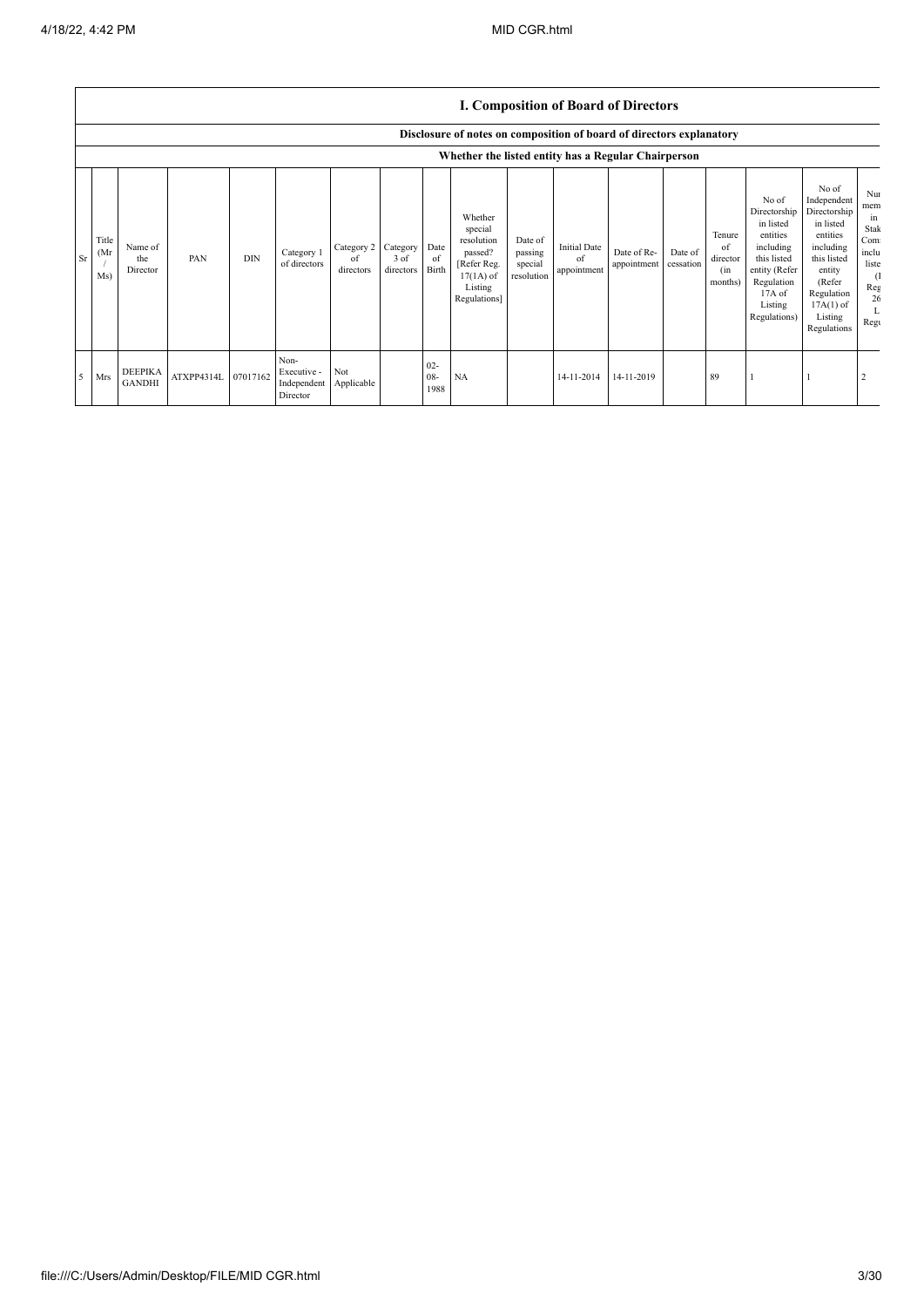| Annexure 1                                                                            |  |
|---------------------------------------------------------------------------------------|--|
| <b>II. Composition of Committees</b>                                                  |  |
| Disclosure of notes on composition of committees explanatory   Textual Information(1) |  |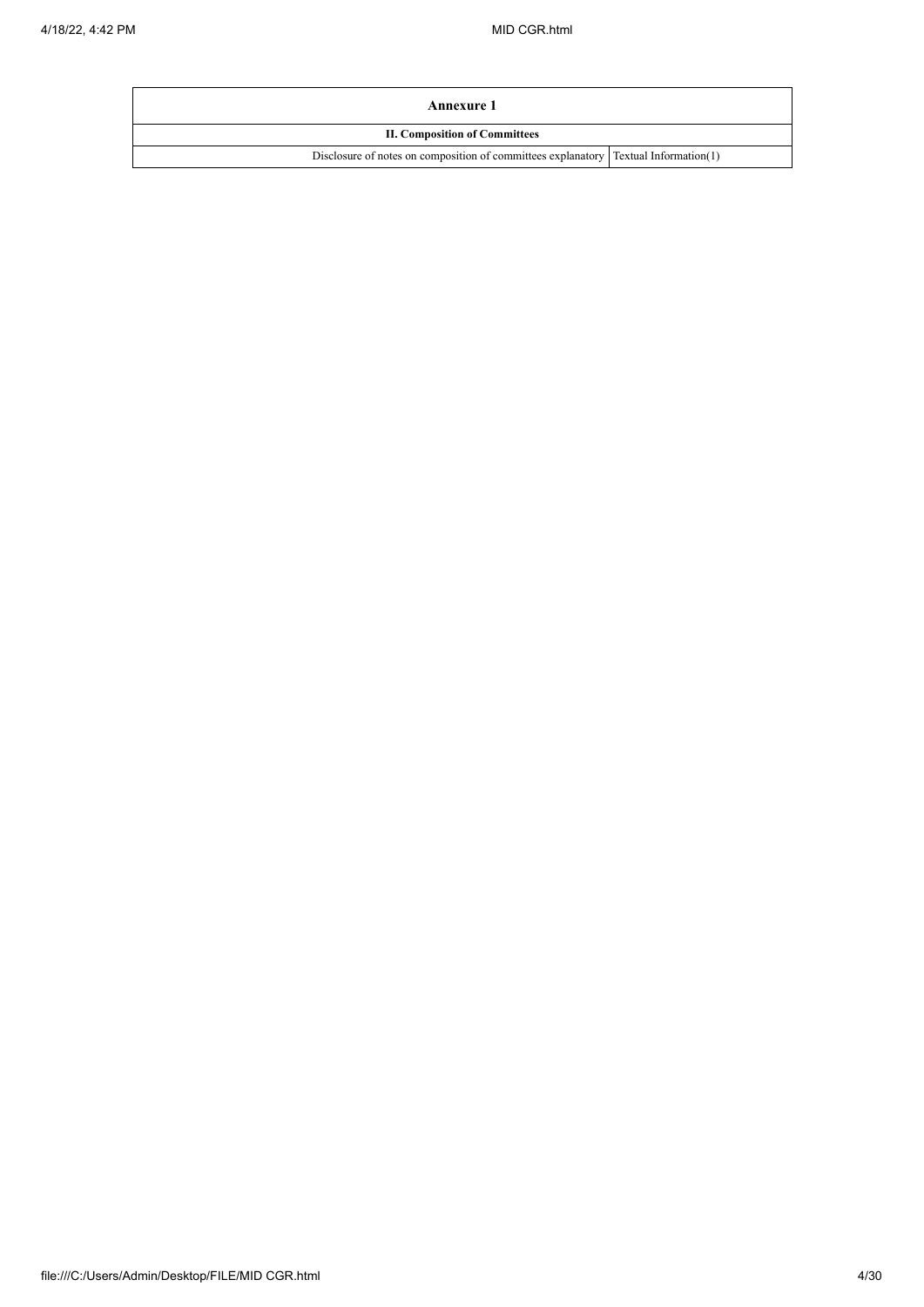| <b>Annexure 1 Text Block</b> |                                                                                                                                                                                                                                 |  |  |  |  |  |  |  |
|------------------------------|---------------------------------------------------------------------------------------------------------------------------------------------------------------------------------------------------------------------------------|--|--|--|--|--|--|--|
| Textual Information(1)       | Date of Appointment of Mr. Rakesh Kumar Jain, Mr. Aneet Jain and Mrs. Deepika Gandhi as Mentioned<br>in Composition of Committees is the date of their re-appointment as Independent Director for second<br>term of five years. |  |  |  |  |  |  |  |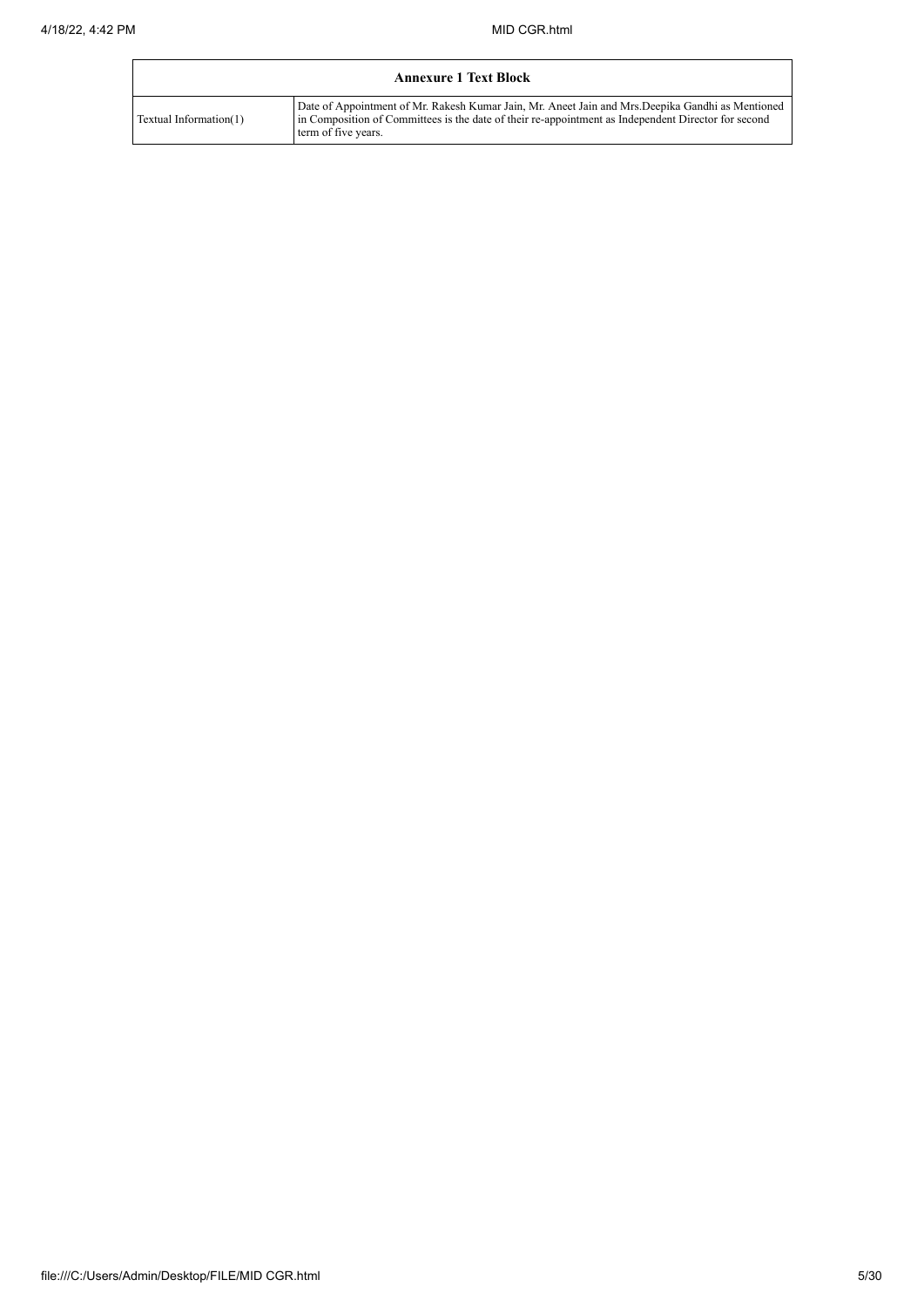|           | <b>Audit Committee Details</b>                                                                                |                             |                                         |             |            |                      |         |  |  |  |  |
|-----------|---------------------------------------------------------------------------------------------------------------|-----------------------------|-----------------------------------------|-------------|------------|----------------------|---------|--|--|--|--|
|           |                                                                                                               |                             |                                         |             |            |                      |         |  |  |  |  |
| <b>Sr</b> | <b>DIN</b><br>Name of Committee<br>Category 2 of<br>Category 1 of directors<br>directors<br>Number<br>members |                             |                                         |             |            | Date of<br>Cessation | Remarks |  |  |  |  |
|           | 01548417                                                                                                      | <b>RAKESH KUMAR</b><br>JAIN | Non-Executive - Independent<br>Director | Chairperson | 01-04-2019 |                      |         |  |  |  |  |
| 2         | 00380080                                                                                                      | <b>ANEET JAIN</b>           | Non-Executive - Independent<br>Director | Member      | 01-04-2019 |                      |         |  |  |  |  |
| 3         | 07017162                                                                                                      | DEEPIKA GANDHI              | Non-Executive - Independent<br>Director | Member      | 14-11-2019 |                      |         |  |  |  |  |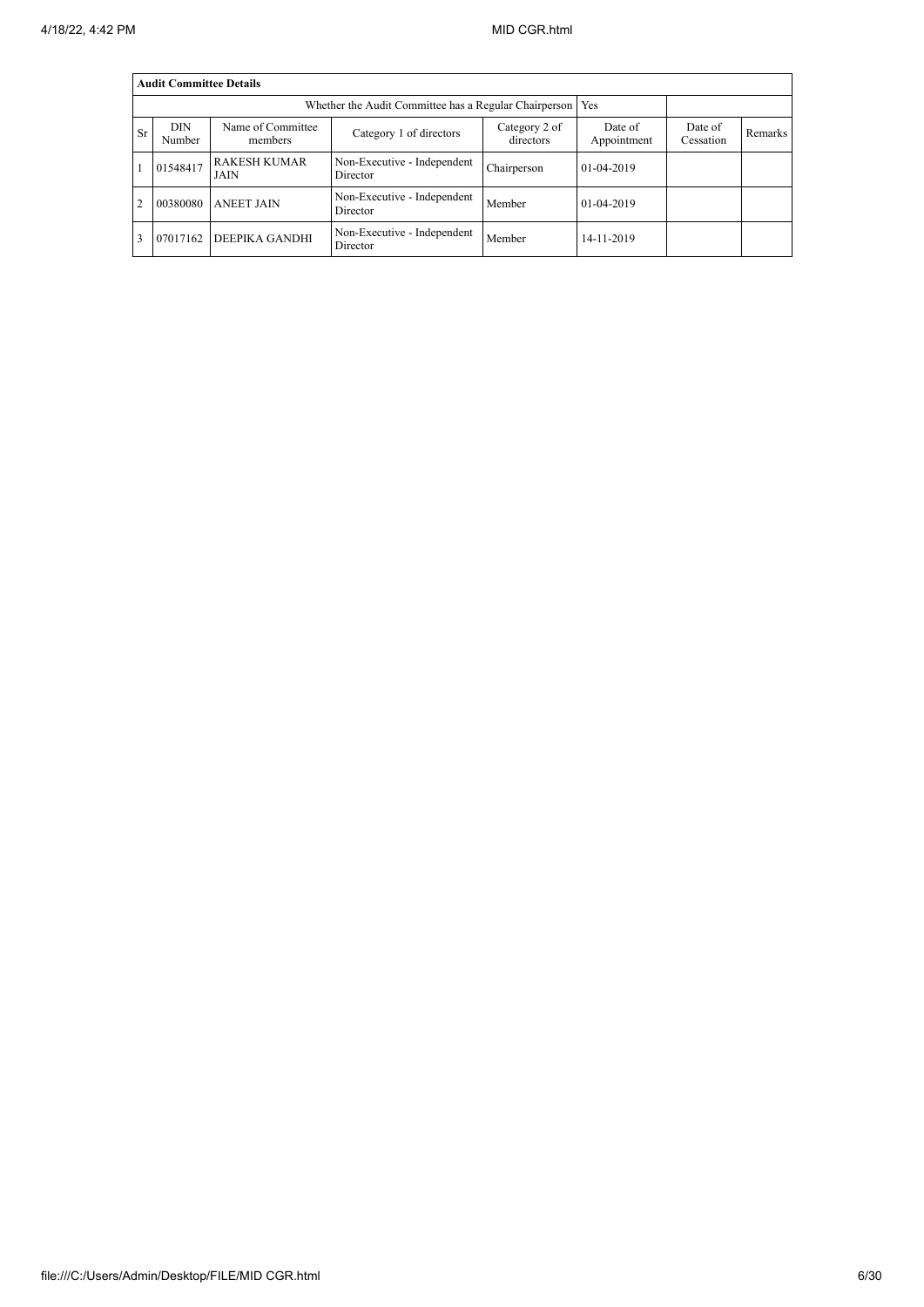|           | Nomination and remuneration committee                                             |                             |                                         |             |            |  |  |  |  |  |  |
|-----------|-----------------------------------------------------------------------------------|-----------------------------|-----------------------------------------|-------------|------------|--|--|--|--|--|--|
|           | Whether the Nomination and remuneration committee has a Regular Chairperson   Yes |                             |                                         |             |            |  |  |  |  |  |  |
| <b>Sr</b> | <b>DIN</b><br>Number                                                              | Date of<br>Appointment      | Date of<br>Cessation                    | Remarks     |            |  |  |  |  |  |  |
|           | 01548417                                                                          | <b>RAKESH KUMAR</b><br>JAIN | Non-Executive - Independent<br>Director | Chairperson | 01-04-2019 |  |  |  |  |  |  |
|           | 00380080                                                                          | <b>ANEET JAIN</b>           | Non-Executive - Independent<br>Director | Member      | 01-04-2019 |  |  |  |  |  |  |
|           | 07017162                                                                          | <b>DEEPIKA GANDHI</b>       | Non-Executive - Independent<br>Director | Member      | 14-11-2019 |  |  |  |  |  |  |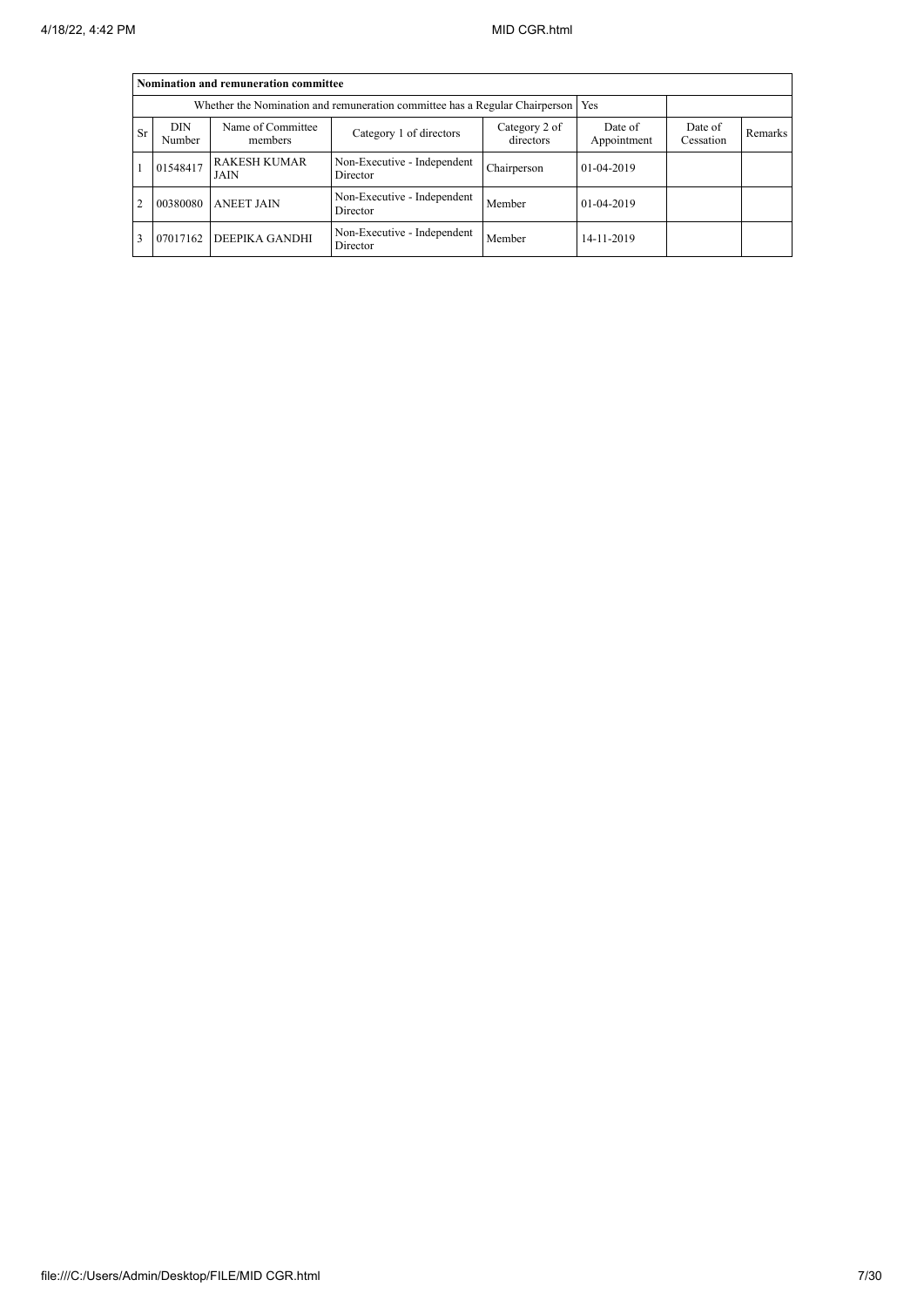|           | <b>Stakeholders Relationship Committee</b> |                             |                                         |             |              |  |  |  |  |  |  |
|-----------|--------------------------------------------|-----------------------------|-----------------------------------------|-------------|--------------|--|--|--|--|--|--|
|           |                                            |                             |                                         |             |              |  |  |  |  |  |  |
| <b>Sr</b> | <b>DIN</b><br>Number                       | Date of<br>Cessation        | Remarks                                 |             |              |  |  |  |  |  |  |
|           | 01548417                                   | <b>RAKESH KUMAR</b><br>JAIN | Non-Executive - Independent<br>Director | Chairperson | $01-04-2019$ |  |  |  |  |  |  |
| 2         | 00380080                                   | <b>ANEET JAIN</b>           | Non-Executive - Independent<br>Director | Member      | 01-04-2019   |  |  |  |  |  |  |
|           | 07017162                                   | DEEPIKA GANDHI              | Non-Executive - Independent<br>Director | Member      | 14-11-2019   |  |  |  |  |  |  |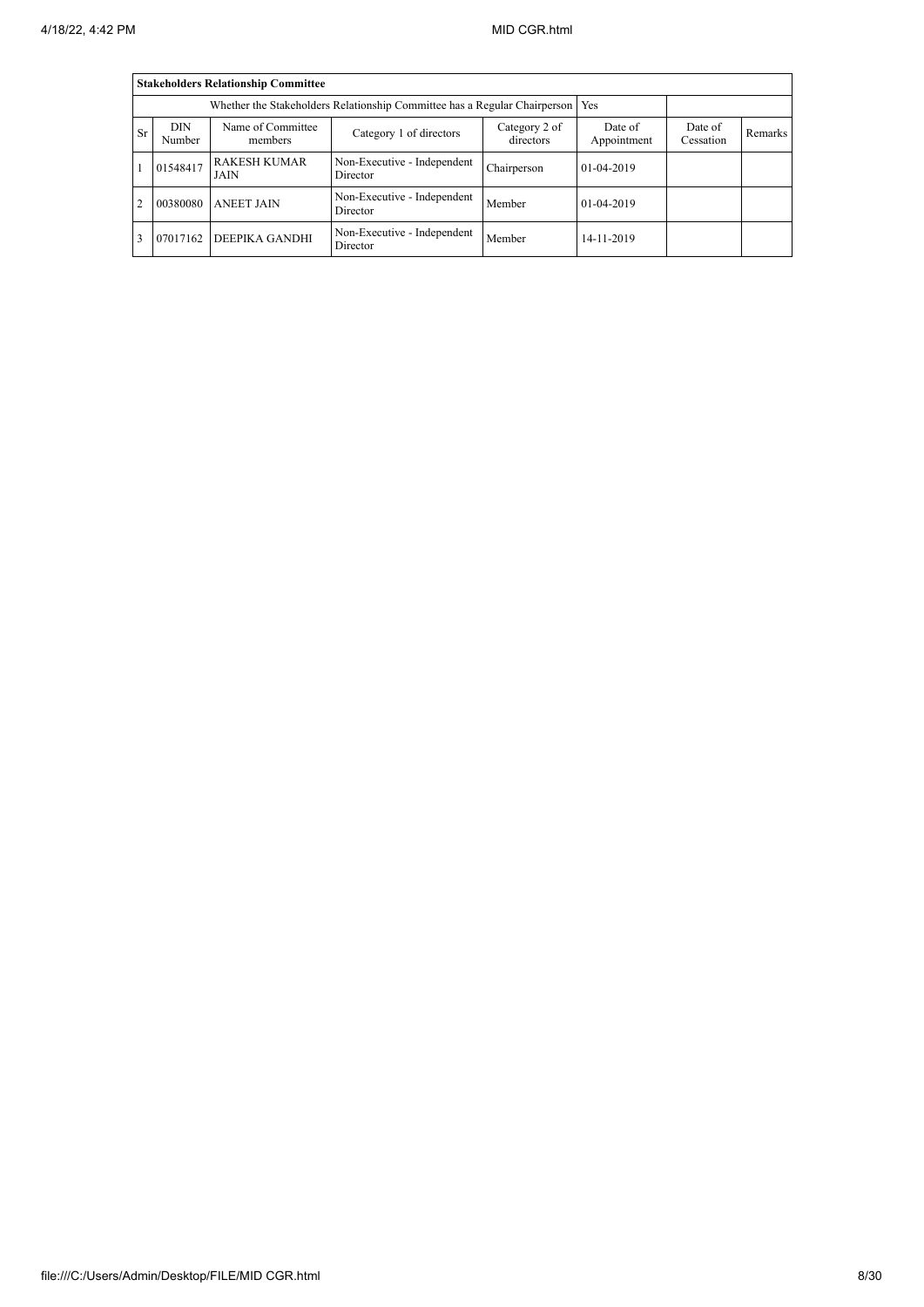|           | <b>Risk Management Committee</b> |                                                                 |                            |                            |                        |                      |         |  |  |  |  |
|-----------|----------------------------------|-----------------------------------------------------------------|----------------------------|----------------------------|------------------------|----------------------|---------|--|--|--|--|
|           |                                  | Whether the Risk Management Committee has a Regular Chairperson |                            |                            |                        |                      |         |  |  |  |  |
| <b>Sr</b> | DIN<br>Number                    | Name of Committee<br>members                                    | Category 1 of<br>directors | Category 2 of<br>directors | Date of<br>Appointment | Date of<br>Cessation | Remarks |  |  |  |  |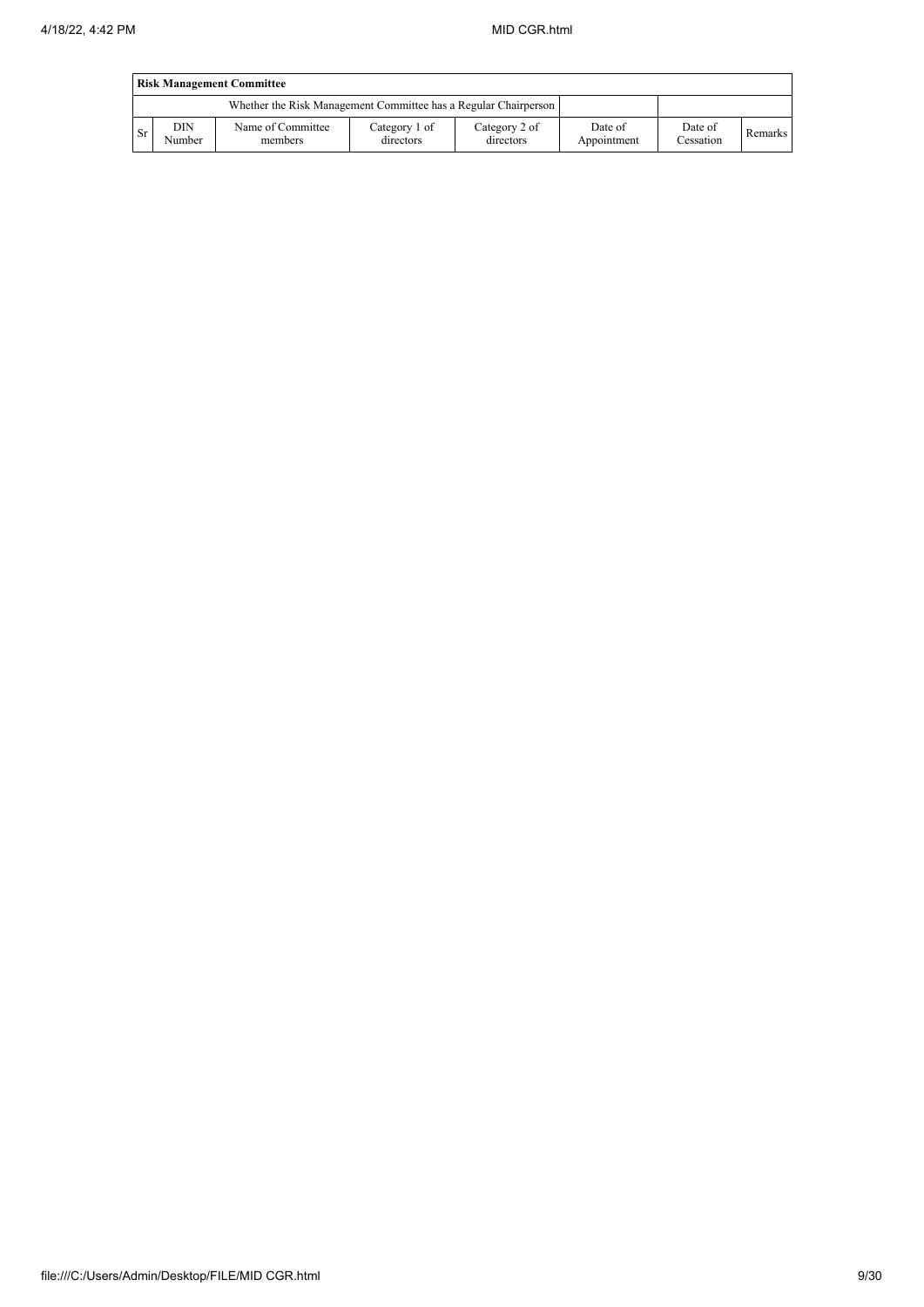|      | <b>Corporate Social Responsibility Committee</b> |                                                                                 |                            |                            |                        |                      |         |  |  |  |
|------|--------------------------------------------------|---------------------------------------------------------------------------------|----------------------------|----------------------------|------------------------|----------------------|---------|--|--|--|
|      |                                                  | Whether the Corporate Social Responsibility Committee has a Regular Chairperson |                            |                            |                        |                      |         |  |  |  |
| ' Sr | <b>DIN</b><br>Number                             | Name of Committee<br>members                                                    | Category 1 of<br>directors | Category 2 of<br>directors | Date of<br>Appointment | Date of<br>Cessation | Remarks |  |  |  |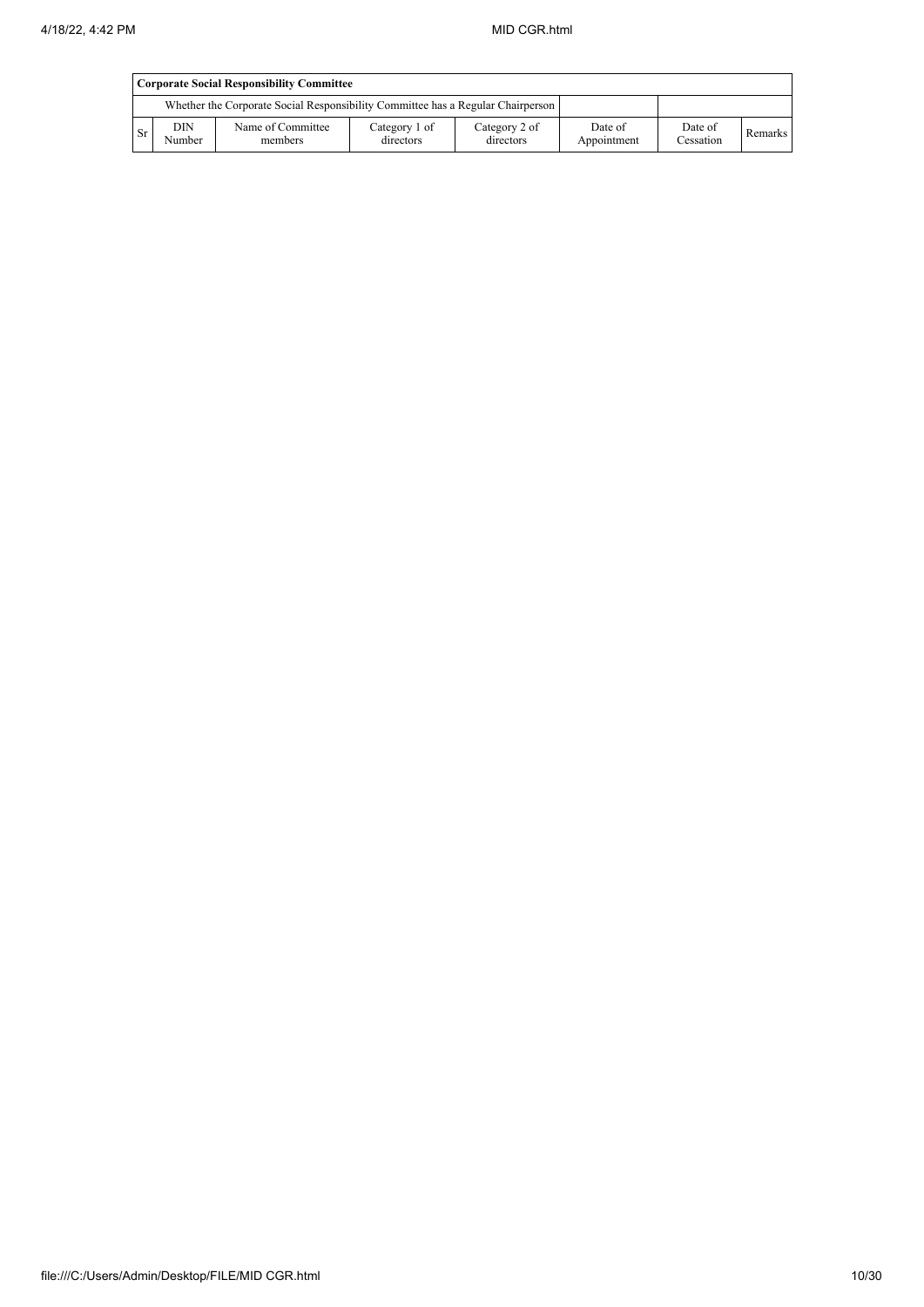| <b>Other Committee</b> |                                                                                                                                     |  |  |  |  |  |  |  |  |  |
|------------------------|-------------------------------------------------------------------------------------------------------------------------------------|--|--|--|--|--|--|--|--|--|
|                        | Sr   DIN Number   Name of Committee members   Name of other committee   Category 1 of directors   Category 2 of directors   Remarks |  |  |  |  |  |  |  |  |  |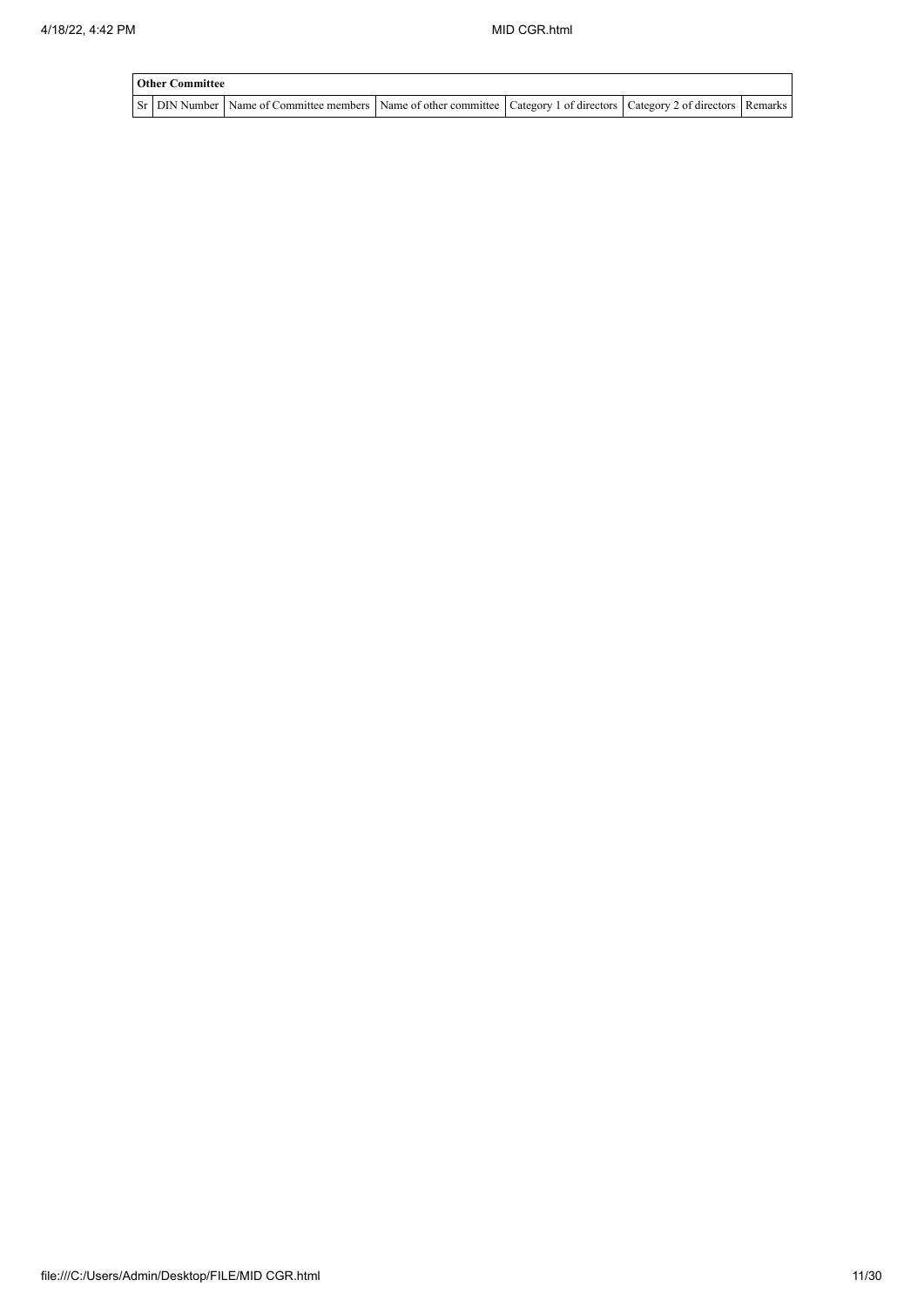|    | <b>Annexure 1</b>                                            |                                                                     |                                                                      |                                       |                                                     |                                                                                      |                                                                        |  |  |  |
|----|--------------------------------------------------------------|---------------------------------------------------------------------|----------------------------------------------------------------------|---------------------------------------|-----------------------------------------------------|--------------------------------------------------------------------------------------|------------------------------------------------------------------------|--|--|--|
|    | <b>Annexure 1</b>                                            |                                                                     |                                                                      |                                       |                                                     |                                                                                      |                                                                        |  |  |  |
|    | <b>III. Meeting of Board of Directors</b>                    |                                                                     |                                                                      |                                       |                                                     |                                                                                      |                                                                        |  |  |  |
|    |                                                              | Disclosure of notes on meeting of<br>board of directors explanatory |                                                                      |                                       |                                                     |                                                                                      |                                                                        |  |  |  |
| Sr | Date(s) of<br>meeting (if any)<br>in the previous<br>quarter | $Date(s)$ of<br>meeting (if any)<br>in the current<br>quarter       | Maximum gap<br>between any two<br>consecutive (in<br>number of days) | Notes for<br>not<br>providing<br>Date | Whether<br>requirement of<br>Quorum met<br>(Yes/No) | Number of Directors<br>present* (All directors<br>including Independent<br>Director) | No. of<br>Independent<br><b>Directors</b><br>attending the<br>meeting* |  |  |  |
|    | 11-11-2021                                                   |                                                                     |                                                                      |                                       | Yes                                                 |                                                                                      |                                                                        |  |  |  |
| C  |                                                              | 07-02-2022                                                          | 87                                                                   |                                       | Yes                                                 | 5                                                                                    |                                                                        |  |  |  |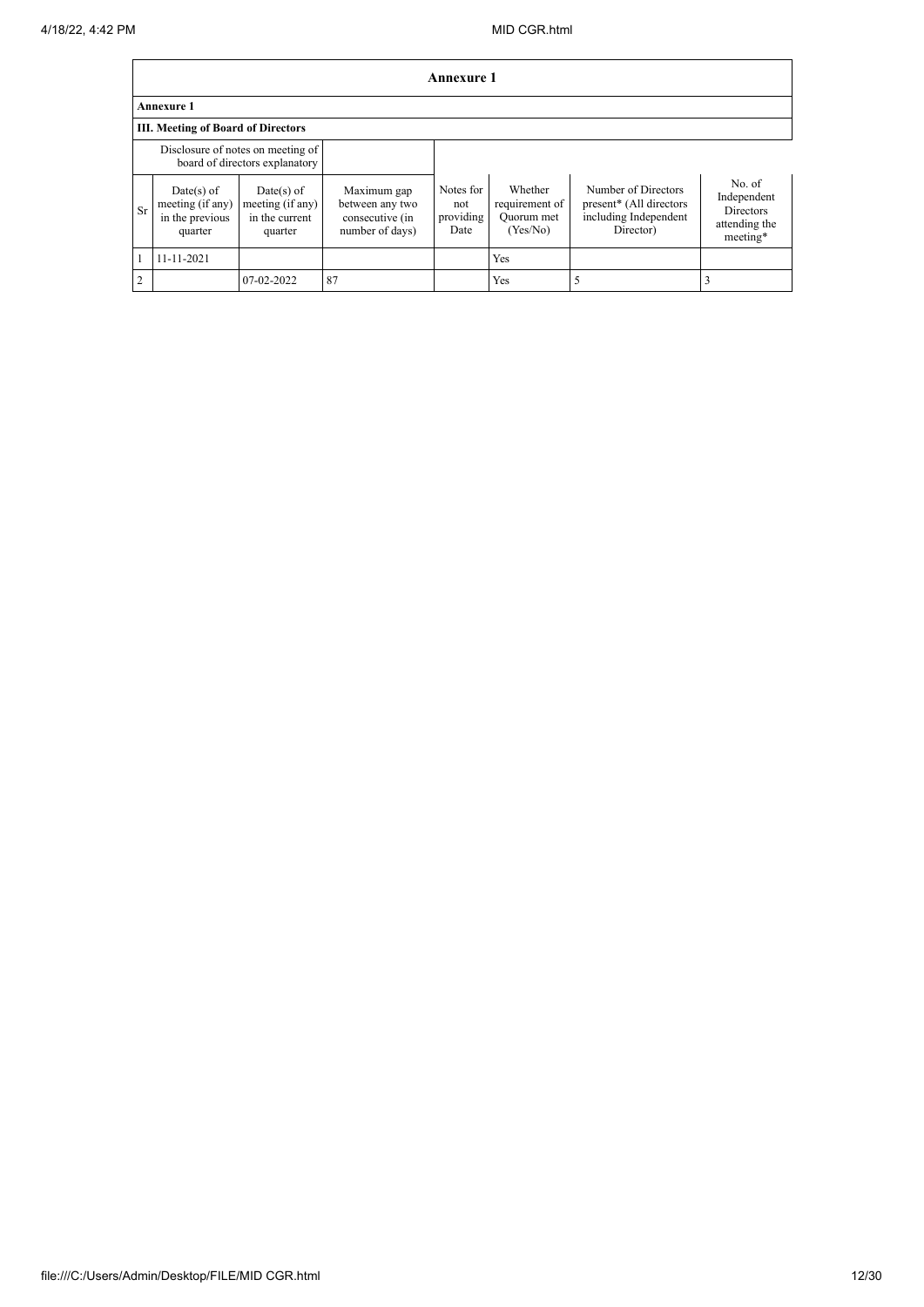$\mathbf{r}$ 

|                | <b>Annexure 1</b>                              |                                                                                                            |                                                                      |                               |                                       |                                                        |                                                                                            |                                                                           |
|----------------|------------------------------------------------|------------------------------------------------------------------------------------------------------------|----------------------------------------------------------------------|-------------------------------|---------------------------------------|--------------------------------------------------------|--------------------------------------------------------------------------------------------|---------------------------------------------------------------------------|
|                | <b>IV. Meeting of Committees</b>               |                                                                                                            |                                                                      |                               |                                       |                                                        |                                                                                            |                                                                           |
|                |                                                |                                                                                                            | Disclosure of notes on meeting of committees explanatory             |                               |                                       |                                                        |                                                                                            |                                                                           |
| <b>Sr</b>      | Name of<br>Committee                           | $Date(s)$ of meeting (Enter<br>dates of Previous quarter<br>and Current quarter in<br>chronological order) | Maximum gap<br>between any two<br>consecutive (in<br>number of days) | Name of<br>other<br>committee | Reson for<br>not<br>providing<br>date | Whether<br>requirement<br>of Quorum<br>met<br>(Yes/No) | Number of<br>Directors present*<br>(All directors<br>including<br>Independent<br>Director) | No. of<br>Independent<br><b>Directors</b><br>attending<br>the<br>meeting* |
| $\mathbf{1}$   | Audit<br>Committee                             | 11-11-2021                                                                                                 |                                                                      |                               |                                       | Yes                                                    |                                                                                            |                                                                           |
| $\overline{2}$ | Audit<br>Committee                             | 07-02-2022                                                                                                 | 87                                                                   |                               |                                       | Yes                                                    | 3                                                                                          | 3                                                                         |
| 3              | Stakeholders<br>Relationship<br>Committee      | 07-02-2022                                                                                                 |                                                                      |                               |                                       | Yes                                                    | 3                                                                                          | 3                                                                         |
| $\overline{4}$ | Nomination<br>and<br>remuneration<br>committee | 07-02-2022                                                                                                 |                                                                      |                               |                                       | Yes                                                    | 3                                                                                          | 3                                                                         |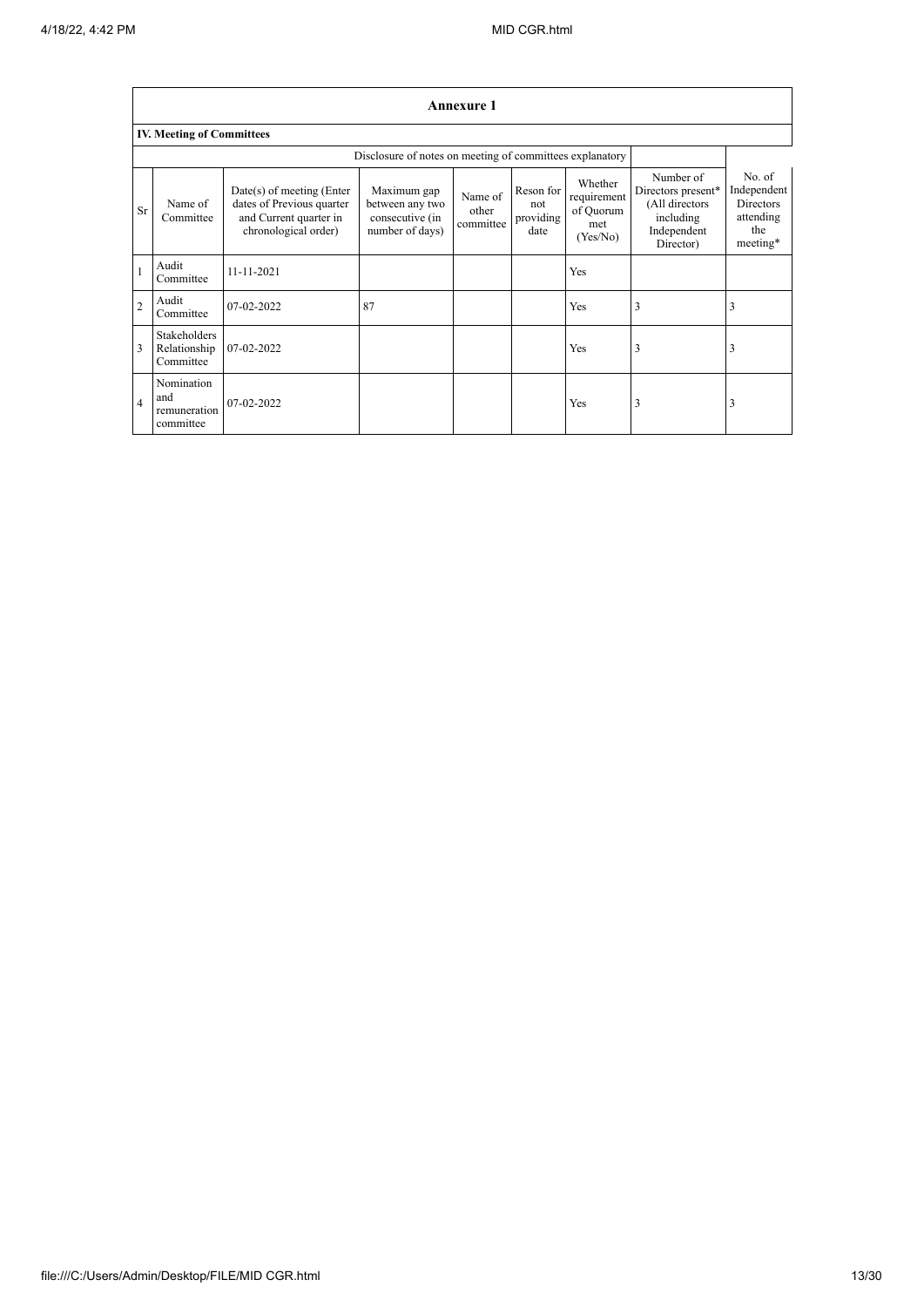|                         | Annexure 1                                                                                                |                                  |                                                                    |  |  |
|-------------------------|-----------------------------------------------------------------------------------------------------------|----------------------------------|--------------------------------------------------------------------|--|--|
|                         | <b>V. Related Party Transactions</b>                                                                      |                                  |                                                                    |  |  |
| Sr                      | Subject                                                                                                   | Compliance status<br>(Yes/No/NA) | If status is "No" details of non-<br>compliance may be given here. |  |  |
|                         | Whether prior approval of audit committee obtained                                                        | Yes                              |                                                                    |  |  |
| $\overline{2}$          | Whether shareholder approval obtained for material RPT                                                    | NА                               |                                                                    |  |  |
| $\overline{\mathbf{3}}$ | Whether details of RPT entered into pursuant to omnibus approval<br>have been reviewed by Audit Committee | Yes                              |                                                                    |  |  |
|                         | Disclosure of notes on related party transactions<br>Textual Information(1)                               |                                  |                                                                    |  |  |
|                         | Disclosure of notes of material transaction with related party                                            |                                  | Textual Information(2)                                             |  |  |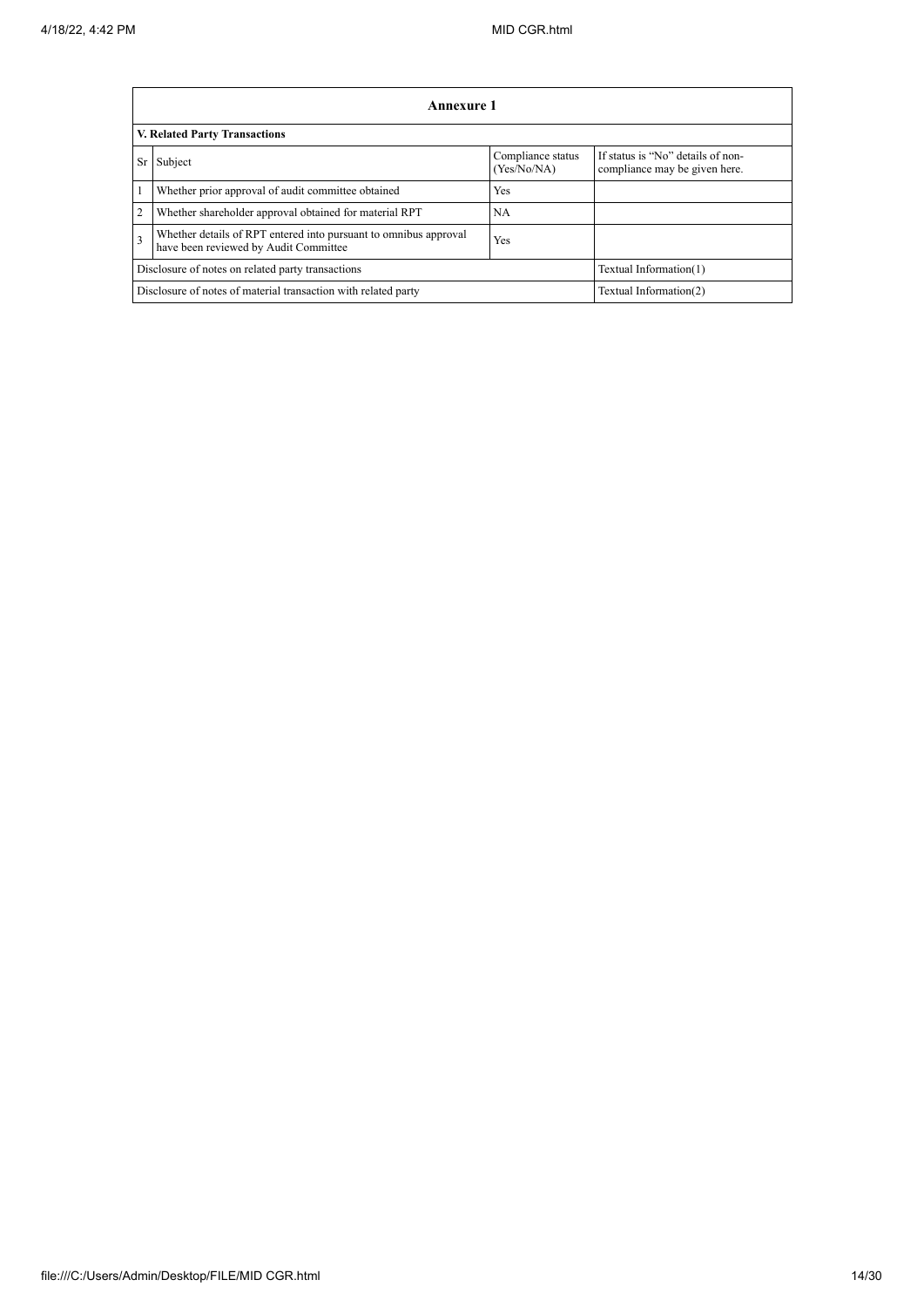|                        | Text Block                                                                                      |
|------------------------|-------------------------------------------------------------------------------------------------|
| Textual Information(1) | All Related Party Transactions entered in ordinary course of business and on arms length basis. |
| Textual Information(2) | During the quarter the Company has not entered into any material related party transaction      |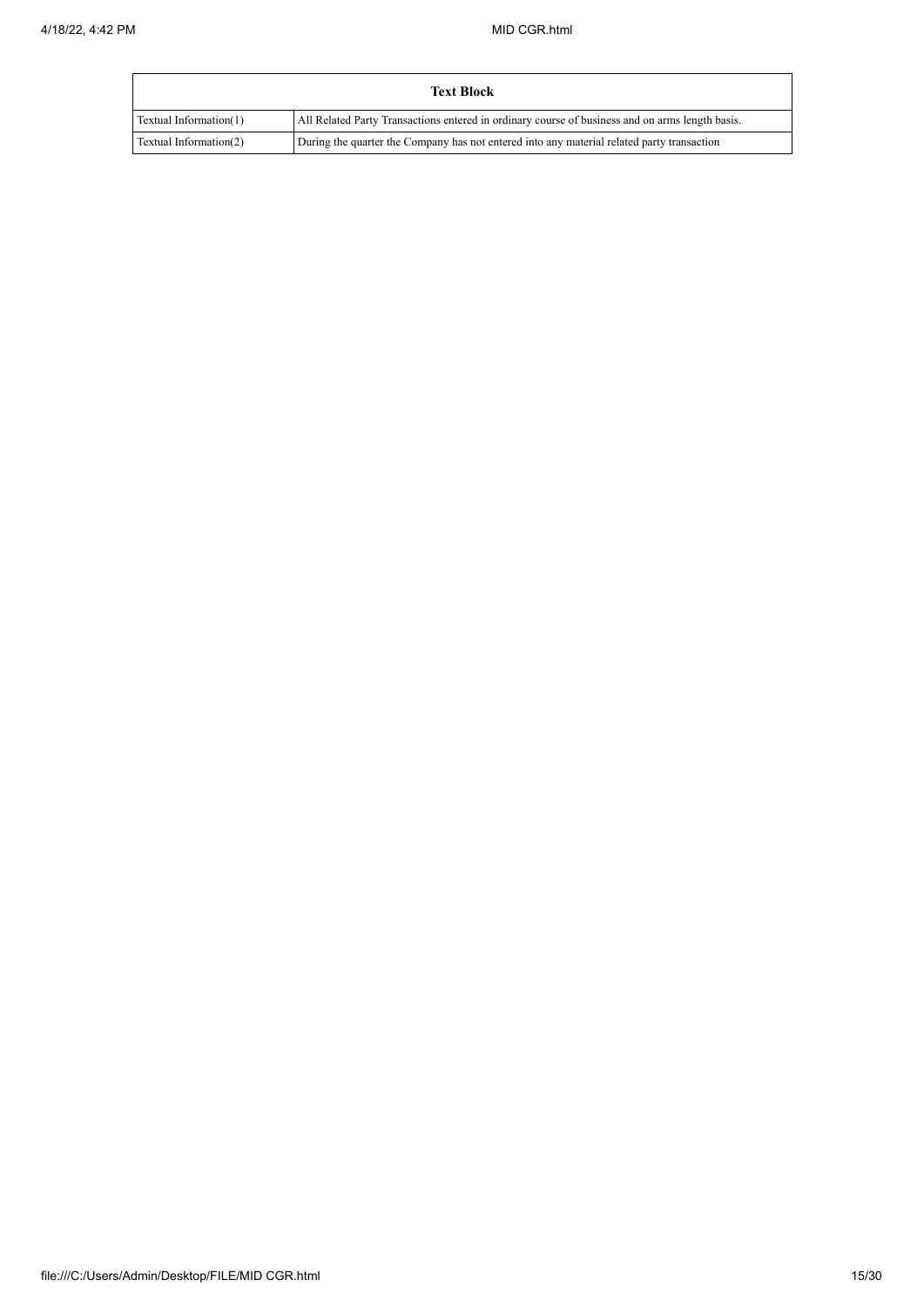|                          | <b>Annexure 1</b>                                                                                                                                                                                               |                               |  |  |  |
|--------------------------|-----------------------------------------------------------------------------------------------------------------------------------------------------------------------------------------------------------------|-------------------------------|--|--|--|
|                          | <b>VI.</b> Affirmations                                                                                                                                                                                         |                               |  |  |  |
|                          | Sr Subject                                                                                                                                                                                                      | Compliance<br>status (Yes/No) |  |  |  |
|                          | The composition of Board of Directors is in terms of SEBI (Listing obligations and disclosure requirements)<br>Regulations, 2015                                                                                | Yes                           |  |  |  |
| $\overline{2}$           | The composition of the following committees is in terms of SEBI(Listing obligations and disclosure requirements)<br>Regulations, 2015 a. Audit Committee                                                        | <b>Yes</b>                    |  |  |  |
| 3                        | The composition of the following committees is in terms of SEBI(Listing obligations and disclosure requirements)<br>Regulations, 2015. b. Nomination & remuneration committee                                   | Yes                           |  |  |  |
| $\overline{4}$           | The composition of the following committees is in terms of SEBI(Listing obligations and disclosure requirements)<br>Regulations, 2015. c. Stakeholders relationship committee                                   | Yes                           |  |  |  |
| $\overline{\phantom{0}}$ | The composition of the following committees is in terms of SEBI(Listing obligations and disclosure requirements)<br>Regulations, 2015. d. Risk management committee (applicable to the top 500 listed entities) | <b>NA</b>                     |  |  |  |
| 6                        | The committee members have been made aware of their powers, role and responsibilities as specified in SEBI<br>(Listing obligations and disclosure requirements) Regulations, 2015.                              | Yes                           |  |  |  |
| $\overline{7}$           | The meetings of the board of directors and the above committees have been conducted in the manner as specified in<br>SEBI (Listing obligations and disclosure requirements) Regulations, 2015.                  | Yes                           |  |  |  |
| 8                        | This report and/or the report submitted in the previous quarter has been placed before Board of Directors.                                                                                                      | Yes                           |  |  |  |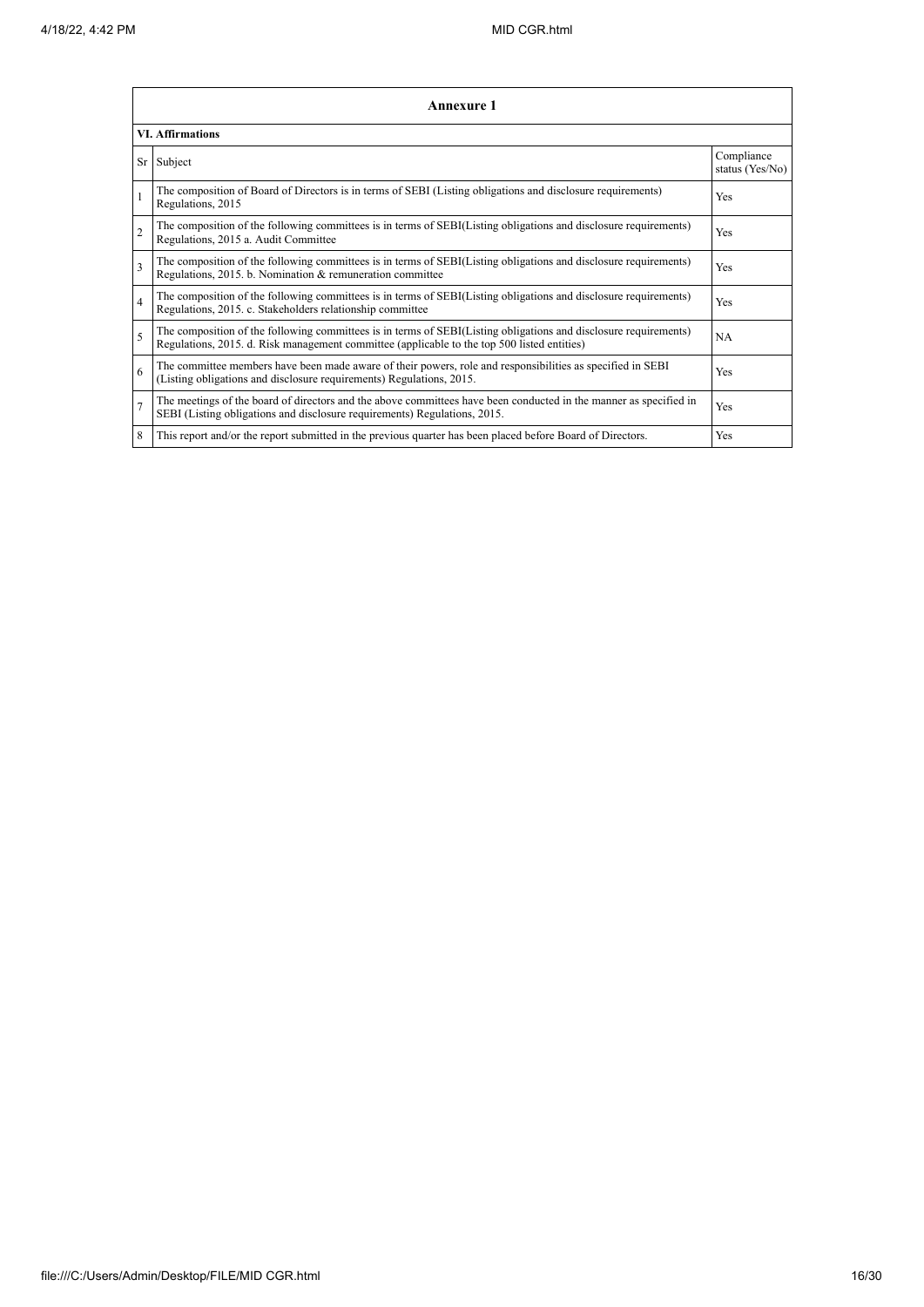|      | Annexure 1        |                                          |  |  |
|------|-------------------|------------------------------------------|--|--|
| l Sr | Subject           | Compliance status                        |  |  |
|      | Name of signatory | Shailendra Agrawal                       |  |  |
|      | Designation       | Company Secretary and Compliance Officer |  |  |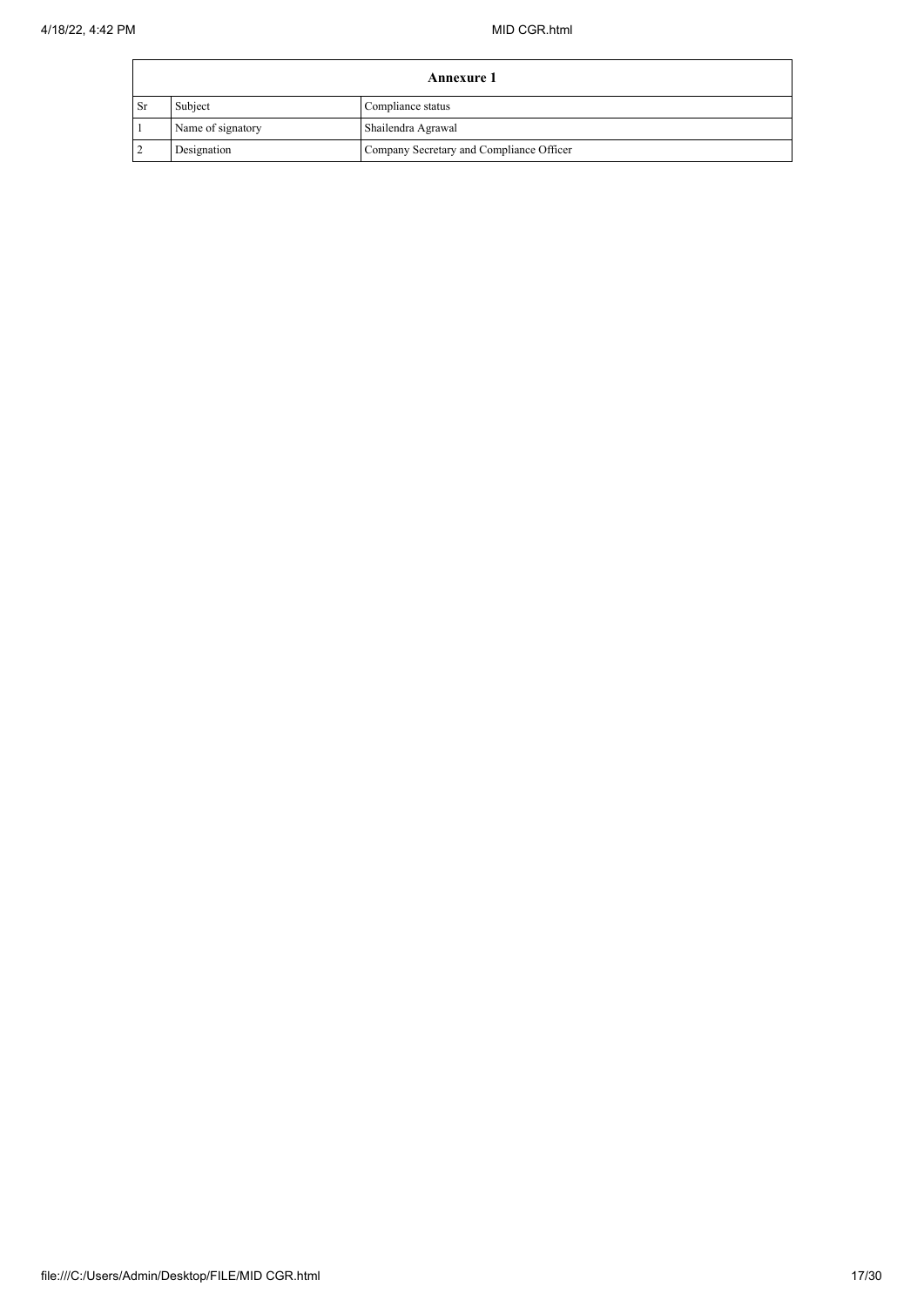**Text Block**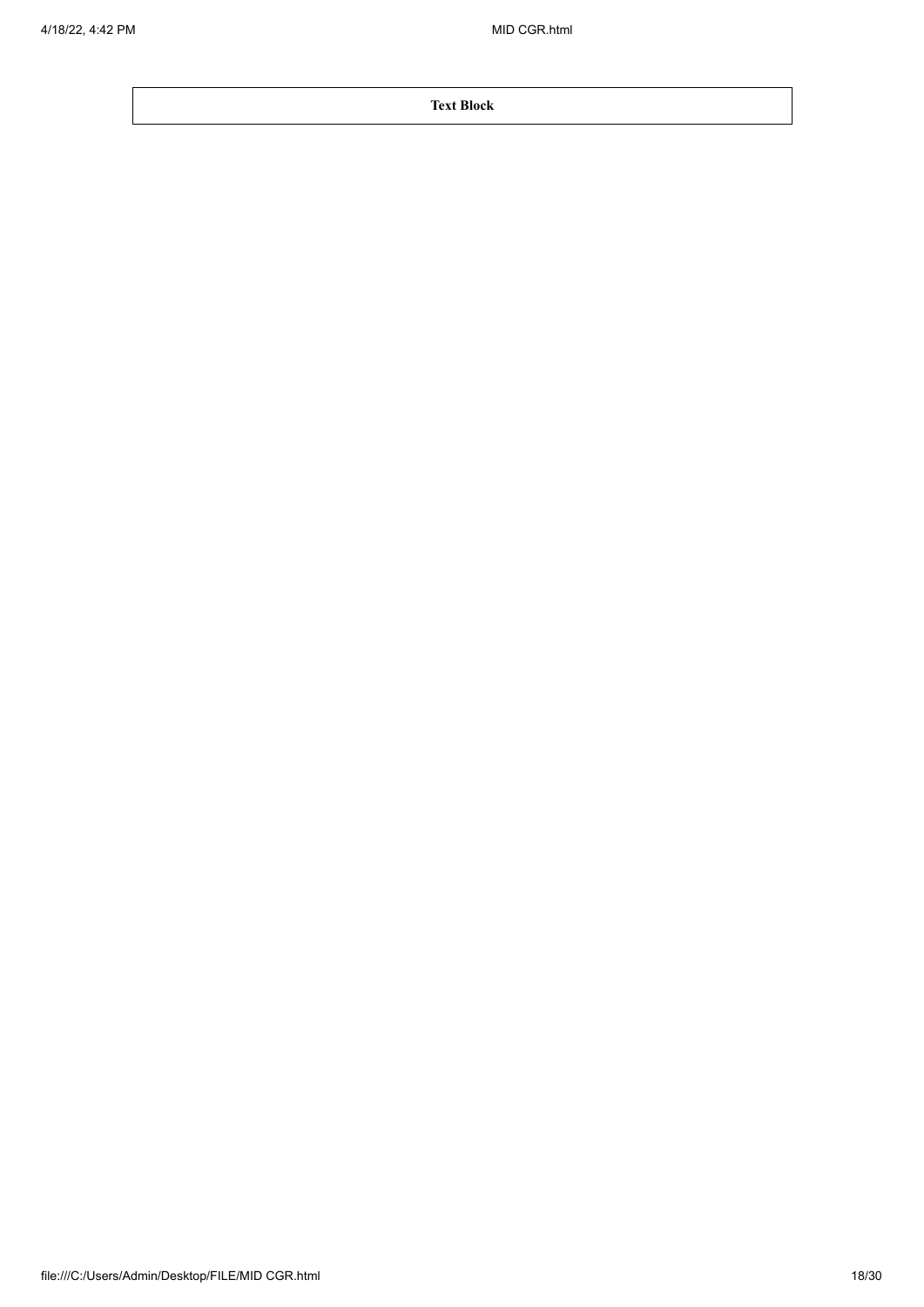|                | <b>Annexure II</b>                                                         |                                  |                                                                                                                 |                                      |  |  |
|----------------|----------------------------------------------------------------------------|----------------------------------|-----------------------------------------------------------------------------------------------------------------|--------------------------------------|--|--|
|                |                                                                            |                                  | Annexure II to be submitted by listed entity at the end of the financial year (for the whole of financial year) |                                      |  |  |
|                | I. Disclosure on website in terms of Listing Regulations                   |                                  |                                                                                                                 |                                      |  |  |
| Sr             | Item                                                                       | Compliance status<br>(Yes/No/NA) | If status is "No" details of non-<br>compliance may be given here.                                              | Web address                          |  |  |
|                | Details of business                                                        | Yes                              |                                                                                                                 | www.midindiaindustries.com/investors |  |  |
| $\overline{2}$ | Terms and conditions of appointment<br>of independent directors            | Yes                              |                                                                                                                 | www.midindiaindustries.com/investors |  |  |
| 3              | Composition of various committees of<br>board of directors                 | Yes                              |                                                                                                                 | www.midindiaindustries.com/investors |  |  |
| $\overline{4}$ | Code of conduct of board of directors<br>and senior management personnel   | Yes                              |                                                                                                                 | www.midindiaindustries.com/investors |  |  |
| 5              | Details of establishment of vigil<br>mechanism/ Whistle Blower policy      | Yes                              |                                                                                                                 | www.midindiaindustries.com/investors |  |  |
| 6              | Criteria of making payments to non-<br>executive directors                 | Yes                              |                                                                                                                 | www.midindiaindustries.com/investors |  |  |
| $\overline{7}$ | Policy on dealing with related party<br>transactions                       | Yes                              |                                                                                                                 | www.midindiaindustries.com/investors |  |  |
| 8              | Policy for determining 'material'<br>subsidiaries                          | <b>NA</b>                        |                                                                                                                 |                                      |  |  |
| $\mathbf Q$    | Details of familiarization programmes<br>imparted to independent directors | Yes                              |                                                                                                                 | www.midindiaindustries.com/investors |  |  |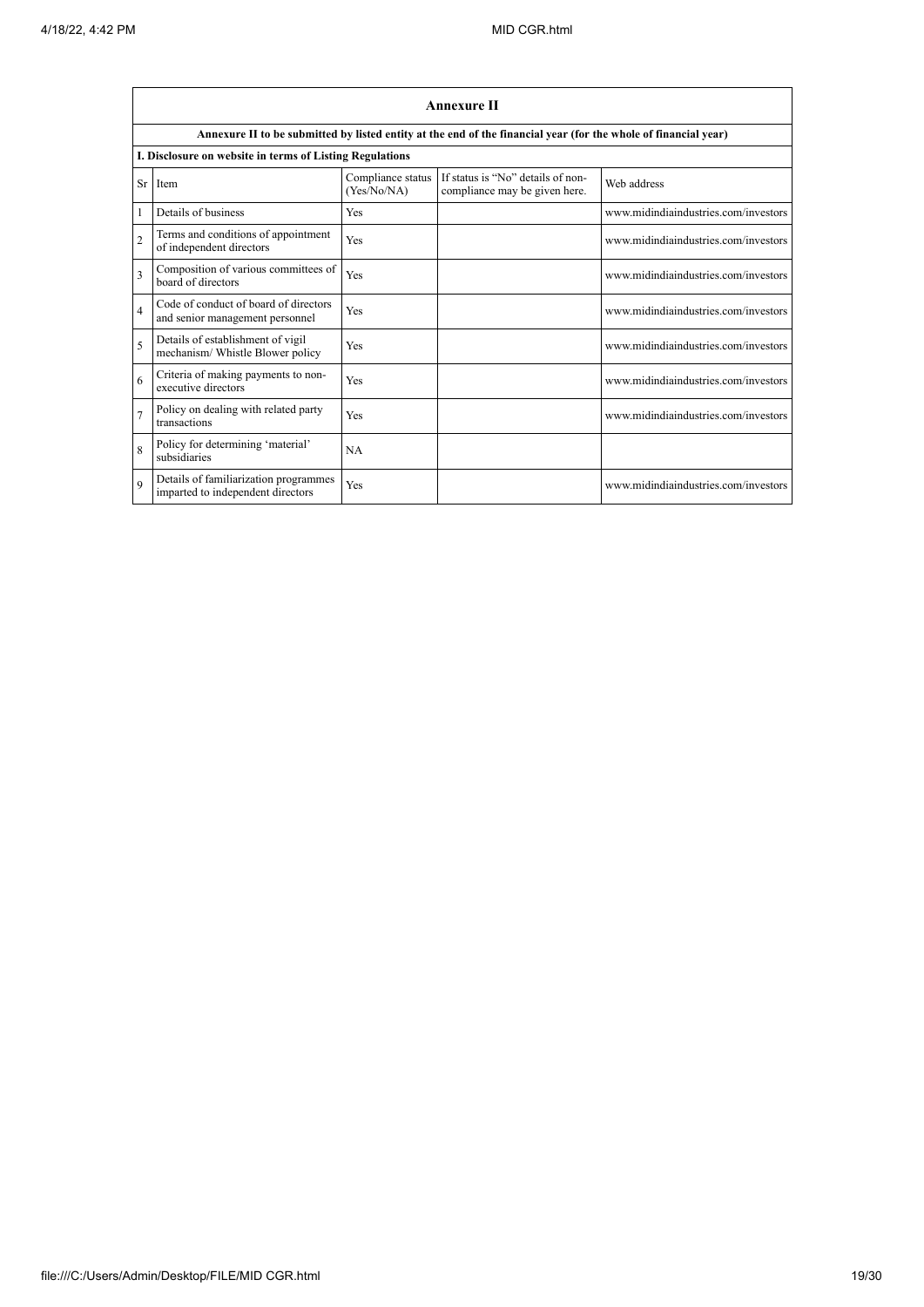|    | <b>Annexure II</b>                                                                                                                                                                              |                                     |                                                                          |                                      |
|----|-------------------------------------------------------------------------------------------------------------------------------------------------------------------------------------------------|-------------------------------------|--------------------------------------------------------------------------|--------------------------------------|
|    | Annexure II to be submitted by listed entity at the end of the financial year (for the whole of financial year)                                                                                 |                                     |                                                                          |                                      |
|    | I. Disclosure on website in terms of Listing Regulations                                                                                                                                        |                                     |                                                                          |                                      |
| Sr | Item                                                                                                                                                                                            | Compliance<br>status<br>(Yes/No/NA) | If status is "No"<br>details of non-<br>compliance may be<br>given here. | Web address                          |
| 10 | Contact information of the designated officials of the<br>listed entity who are responsible for assisting and<br>handling investor grievances                                                   | Yes                                 |                                                                          | www.midindiaindustries.com/investors |
| 11 | email address for grievance redressal and other relevant<br>details                                                                                                                             | Yes                                 |                                                                          | www.midindiaindustries.com/investors |
| 12 | Financial results                                                                                                                                                                               | Yes                                 |                                                                          | www.midindiaindustries.com/investors |
| 13 | Shareholding pattern                                                                                                                                                                            | Yes                                 |                                                                          | www.midindiaindustries.com/investors |
| 14 | Details of agreements entered into with the media<br>companies and/or their associates                                                                                                          | <b>NA</b>                           |                                                                          |                                      |
| 15 | Schedule of analyst or institutional investor meet and<br>presentations made by the listed entity to analysts or<br>institutional investors simultaneously with submission<br>to stock exchange | <b>NA</b>                           |                                                                          |                                      |
| 16 | New name and the old name of the listed entity                                                                                                                                                  | NA                                  |                                                                          |                                      |
| 17 | Advertisements as per regulation 47 (1)                                                                                                                                                         | Yes                                 |                                                                          | www.midindiaindustries.com/invetors  |
| 18 | Credit rating or revision in credit rating obtained                                                                                                                                             | NA                                  |                                                                          |                                      |
| 19 | Separate audited financial statements of each subsidiary<br>of the listed entity in respect of a relevant financial year                                                                        | NA                                  |                                                                          |                                      |
| 20 | Whether company has provided information under<br>separate section on its website as per Regulation $46(2)$                                                                                     | Yes                                 |                                                                          | www.midindiaindustries.com/investors |
| 21 | Materiality Policy as per Regulation 30                                                                                                                                                         | Yes                                 |                                                                          | www.midindiaindustries.com/investors |
| 22 | Dividend Distribution policy as per Regulation 43A (as<br>applicable)                                                                                                                           | NA                                  |                                                                          |                                      |
| 23 | It is certified that these contents on the website of the<br>listed entity are correct                                                                                                          | Yes                                 |                                                                          | www.midindiaindustries.com/investors |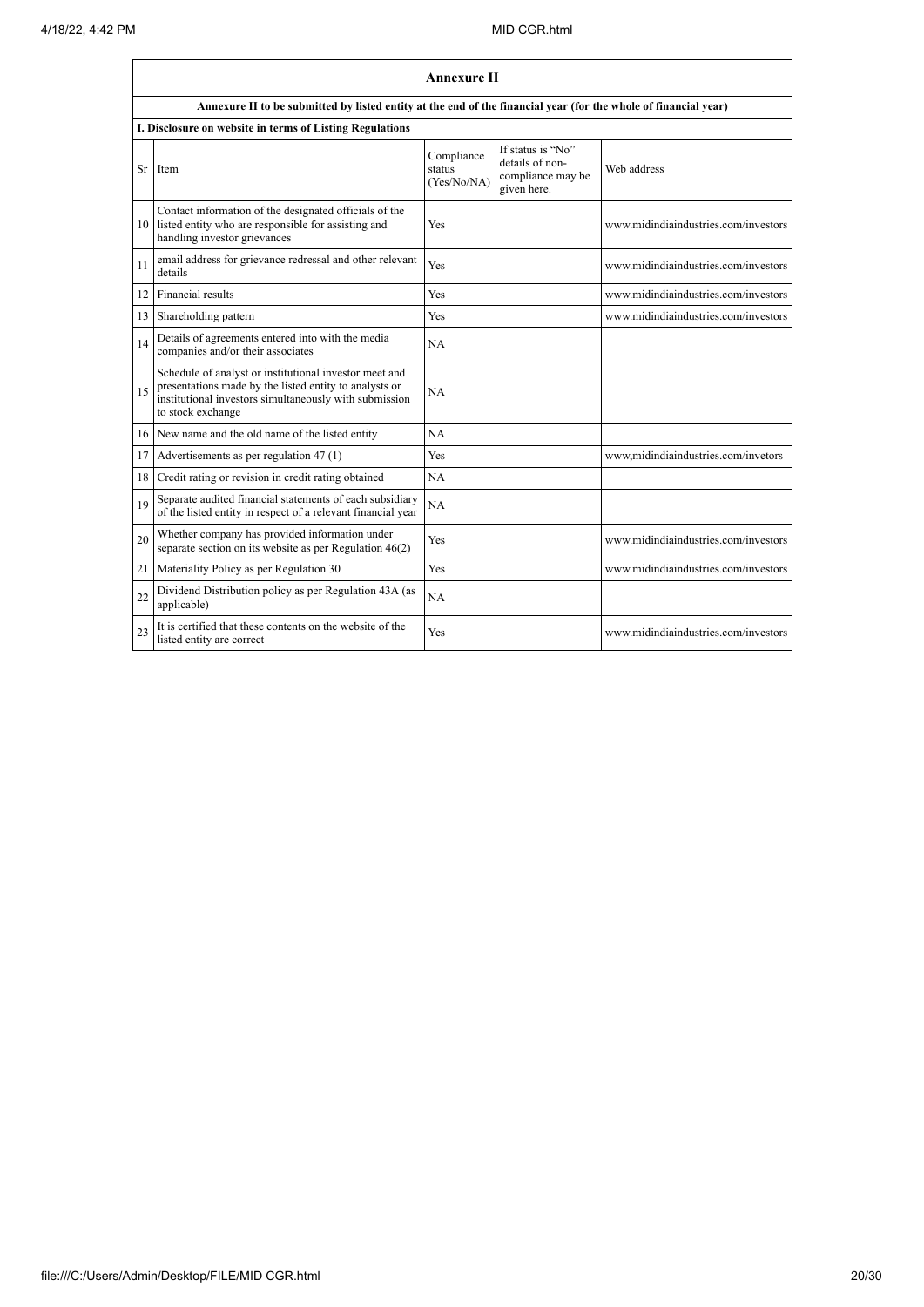|                | <b>Annexure II</b>                                                                                                   |                                   |                                     |                                                                    |  |
|----------------|----------------------------------------------------------------------------------------------------------------------|-----------------------------------|-------------------------------------|--------------------------------------------------------------------|--|
|                | <b>II. Annual Affirmations</b>                                                                                       |                                   |                                     |                                                                    |  |
| Sr.            | Particulars                                                                                                          | Regulation<br>Number              | Compliance<br>status<br>(Yes/No/NA) | If status is "No" details of non-<br>compliance may be given here. |  |
| $\mathbf{1}$   | Independent director(s) have been appointed in terms of<br>specified criteria of 'independence' and/or 'eligibility' | 16(1)(b) &<br>25(6)               | <b>Yes</b>                          |                                                                    |  |
| $\overline{2}$ | Board composition                                                                                                    | $17(1)$ ,<br>$17(1A)$ &<br>17(1B) | Yes                                 |                                                                    |  |
| 3              | Meeting of Board of directors                                                                                        | 17(2)                             | <b>Yes</b>                          |                                                                    |  |
| $\overline{4}$ | Quorum of Board meeting                                                                                              | 17(2A)                            | Yes                                 |                                                                    |  |
| 5              | Review of Compliance Reports                                                                                         | 17(3)                             | Yes                                 |                                                                    |  |
| 6              | Plans for orderly succession for appointments                                                                        | 17(4)                             | Yes                                 |                                                                    |  |
| $\overline{7}$ | Code of Conduct                                                                                                      | 17(5)                             | <b>Yes</b>                          |                                                                    |  |
| 8              | Fees/compensation                                                                                                    | 17(6)                             | Yes                                 |                                                                    |  |
| 9              | Minimum Information                                                                                                  | 17(7)                             | Yes                                 |                                                                    |  |
| 10             | Compliance Certificate                                                                                               | 17(8)                             | Yes                                 |                                                                    |  |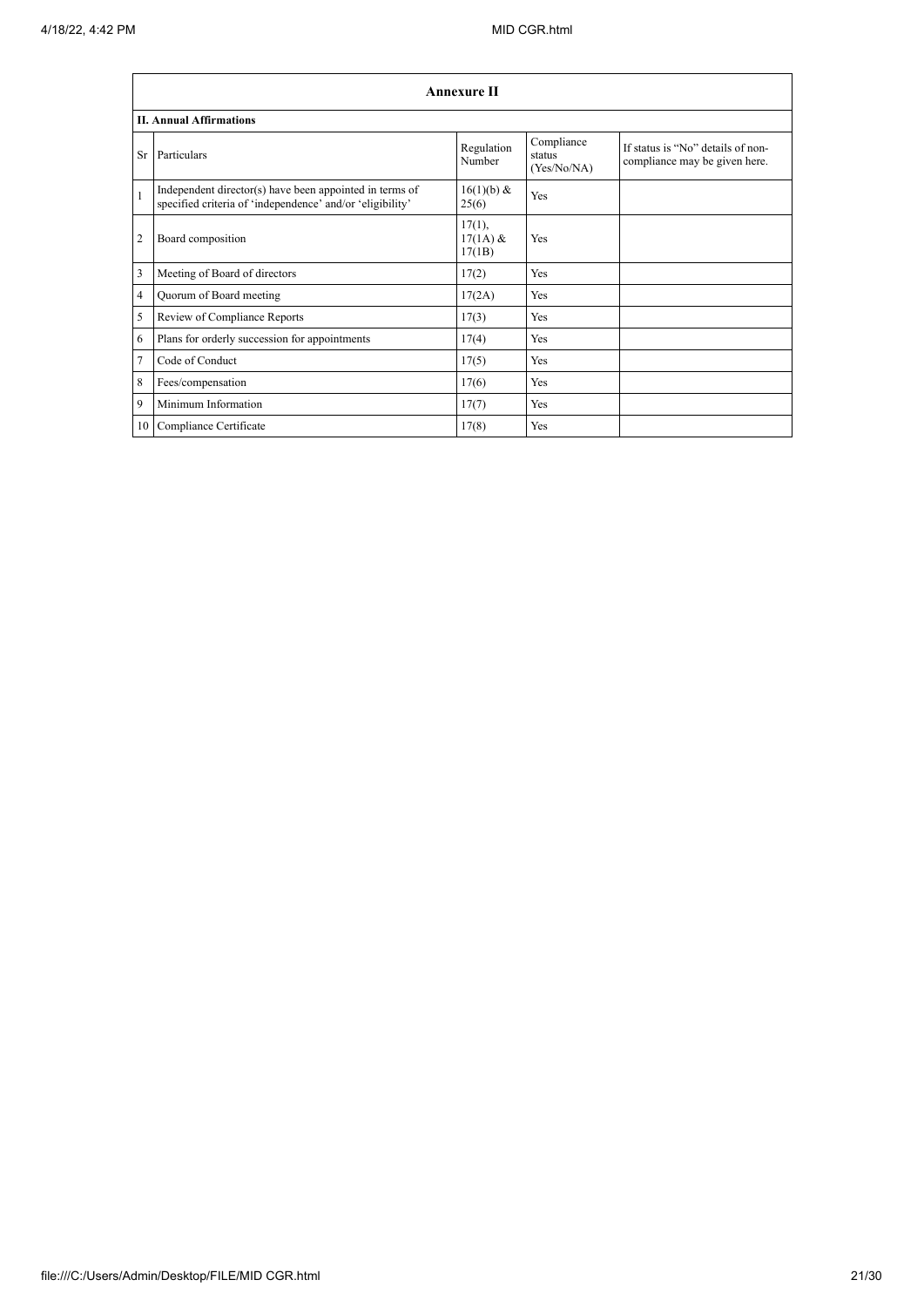$\mathbf{r}$ 

|           | <b>Annexure II</b>                                         |                            |                                  |                                                                   |  |
|-----------|------------------------------------------------------------|----------------------------|----------------------------------|-------------------------------------------------------------------|--|
|           | <b>II. Annual Affirmations</b>                             |                            |                                  |                                                                   |  |
| <b>Sr</b> | Particulars                                                | Regulation<br>Number       | Compliance status<br>(Yes/No/NA) | If status is "No" details of non-compliance<br>may be given here. |  |
| 11        | Risk Assessment & Management                               | 17(9)                      | Yes                              |                                                                   |  |
| 12        | Performance Evaluation of Independent<br><b>Directors</b>  | 17(10)                     | Yes                              |                                                                   |  |
| 13        | Recommendation of Board                                    | 17(11)                     | Yes                              |                                                                   |  |
|           | 14 Maximum number of Directorships                         | 17A                        | Yes                              |                                                                   |  |
| 15        | Composition of Audit Committee                             | 18(1)                      | Yes                              |                                                                   |  |
|           | 16 Meeting of Audit Committee                              | 18(2)                      | Yes                              |                                                                   |  |
| 17        | Composition of nomination & remuneration<br>committee      | 19(1) & (2)                | Yes                              |                                                                   |  |
| 18        | Quorum of Nomination and Remuneration<br>Committee meeting | 19(2A)                     | Yes                              |                                                                   |  |
| 19        | Meeting of Nomination and Remuneration<br>Committee        | 19(3A)                     | Yes                              |                                                                   |  |
| 20        | Composition of Stakeholder Relationship<br>Committee       | $20(1), 20(2)$ &<br>20(2A) | Yes                              |                                                                   |  |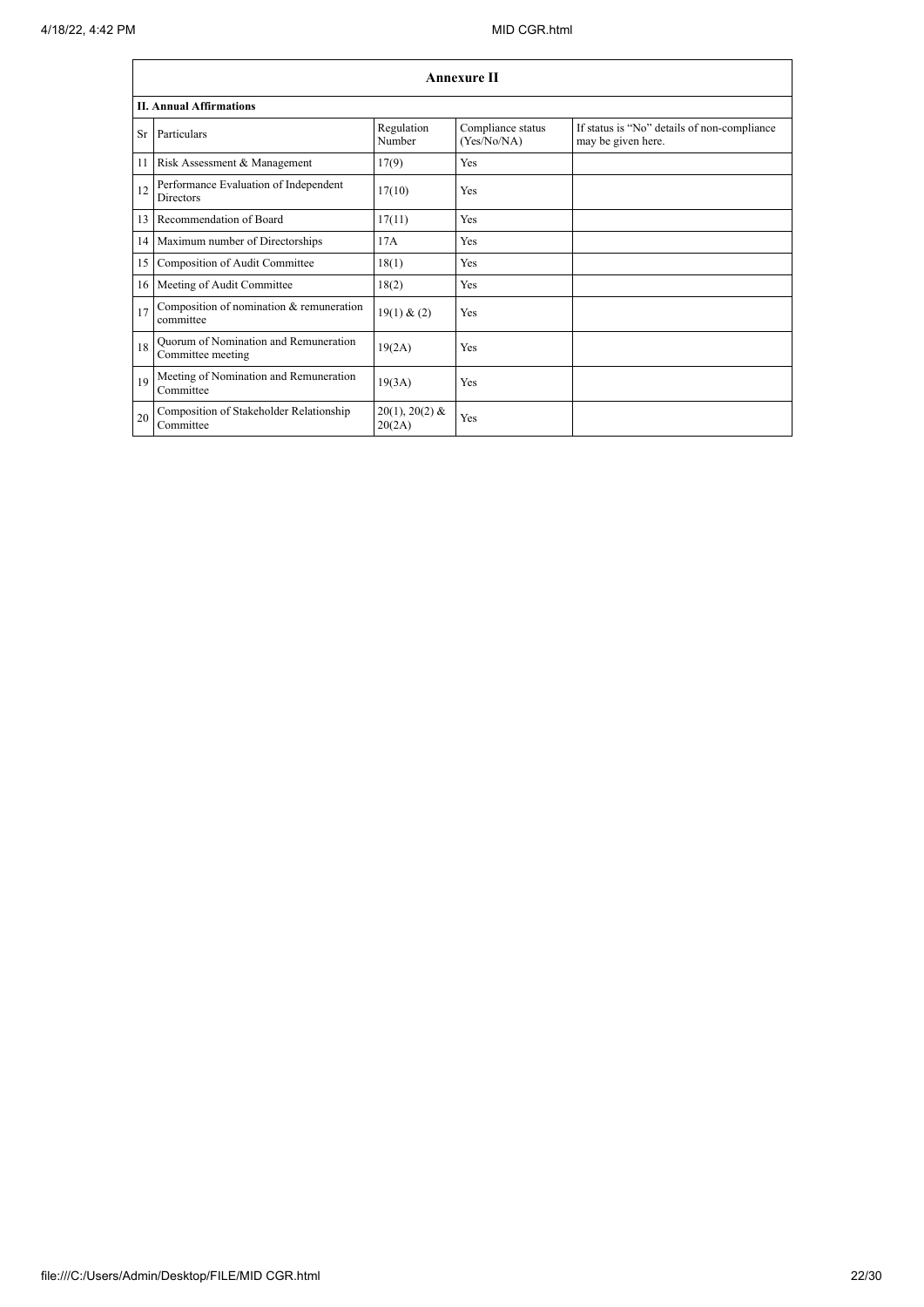|    | <b>Annexure II</b>                                                                     |                                                     |                                  |                                                                    |
|----|----------------------------------------------------------------------------------------|-----------------------------------------------------|----------------------------------|--------------------------------------------------------------------|
|    | <b>II. Annual Affirmations</b>                                                         |                                                     |                                  |                                                                    |
| Sr | Particulars                                                                            | Regulation<br>Number                                | Compliance status<br>(Yes/No/NA) | If status is "No" details of non-<br>compliance may be given here. |
| 21 | Meeting of Stakeholders Relationship Committee                                         | 20(3A)                                              | Yes                              |                                                                    |
| 22 | Composition and role of risk management<br>committee                                   | 21(1), (2), (3), (4)                                | NA                               |                                                                    |
| 23 | Meeting of Risk Management Committee                                                   | 21(3A)                                              | NA                               |                                                                    |
| 24 | Vigil Mechanism                                                                        | 22                                                  | Yes                              |                                                                    |
| 25 | Policy for related party Transaction                                                   | $23(1)$ , $(1A)$ , $(5)$ ,<br>$(6)$ , $(7)$ & $(8)$ | Yes                              |                                                                    |
| 26 | Prior or Omnibus approval of Audit Committee for<br>all related party transactions     | 23(2), (3)                                          | Yes                              |                                                                    |
| 27 | Approval for material related party transactions                                       | 23(4)                                               | NA                               |                                                                    |
| 28 | Disclosure of related party transactions on<br>consolidated basis                      | 23(9)                                               | Yes                              |                                                                    |
| 29 | Composition of Board of Directors of unlisted<br>material Subsidiary                   | 24(1)                                               | NA                               |                                                                    |
| 30 | Other Corporate Governance requirements with<br>respect to subsidiary of listed entity | 24(2), (3), (4), (5)<br>$\&(6)$                     | NA                               |                                                                    |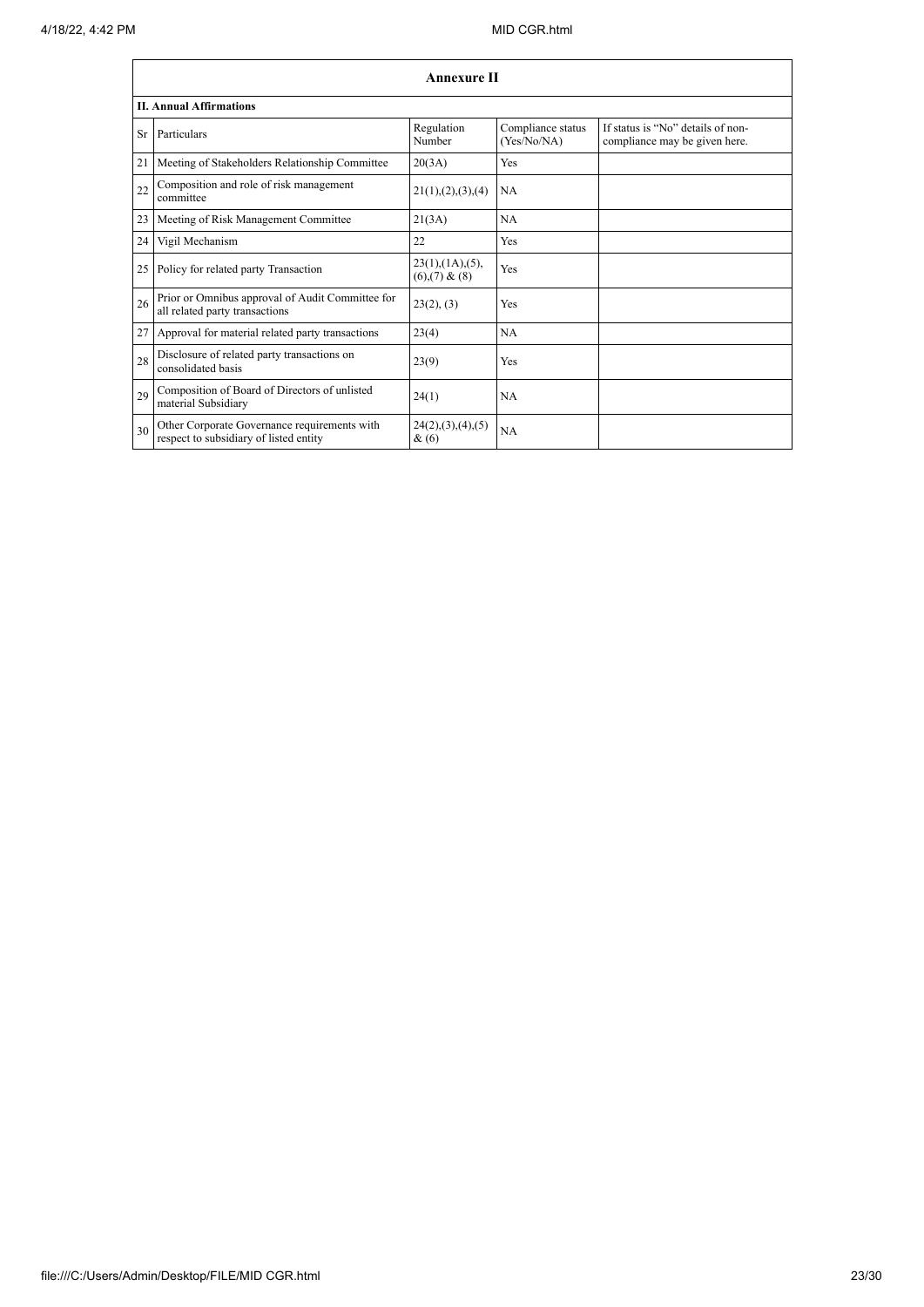|     | <b>Annexure II</b>                                                                                                   |                      |                                     |                                                                    |
|-----|----------------------------------------------------------------------------------------------------------------------|----------------------|-------------------------------------|--------------------------------------------------------------------|
|     | <b>II. Annual Affirmations</b>                                                                                       |                      |                                     |                                                                    |
| Sr. | Particulars                                                                                                          | Regulation<br>Number | Compliance<br>status<br>(Yes/No/NA) | If status is "No" details of non-<br>compliance may be given here. |
| 31  | Annual Secretarial Compliance Report                                                                                 | 24(A)                | Yes                                 |                                                                    |
| 32  | Alternate Director to Independent Director                                                                           | 25(1)                | Yes                                 |                                                                    |
| 33  | Maximum Tenure                                                                                                       | 25(2)                | Yes                                 |                                                                    |
| 34  | Meeting of independent directors                                                                                     | $25(3)$ &<br>(4)     | Yes                                 |                                                                    |
| 35  | Familiarization of independent directors                                                                             | 25(7)                | Yes                                 |                                                                    |
| 36  | Declaration from Independent Director                                                                                | $25(8)$ &<br>(9)     | Yes                                 |                                                                    |
| 37  | D & O Insurance for Independent Directors                                                                            | 25(10)               | NA                                  |                                                                    |
| 38  | Memberships in Committees                                                                                            | 26(1)                | Yes                                 |                                                                    |
| 39  | Affirmation with compliance to code of conduct from members of<br>Board of Directors and Senior management personnel | 26(3)                | Yes                                 |                                                                    |
| 40  | Disclosure of Shareholding by Non-Executive Directors                                                                | 26(4)                | Yes                                 |                                                                    |
| 41  | Policy with respect to Obligations of directors and senior<br>management                                             | $26(2)$ &<br>26(5)   | Yes                                 |                                                                    |
|     | Any other information to be provided - Add Notes                                                                     |                      |                                     |                                                                    |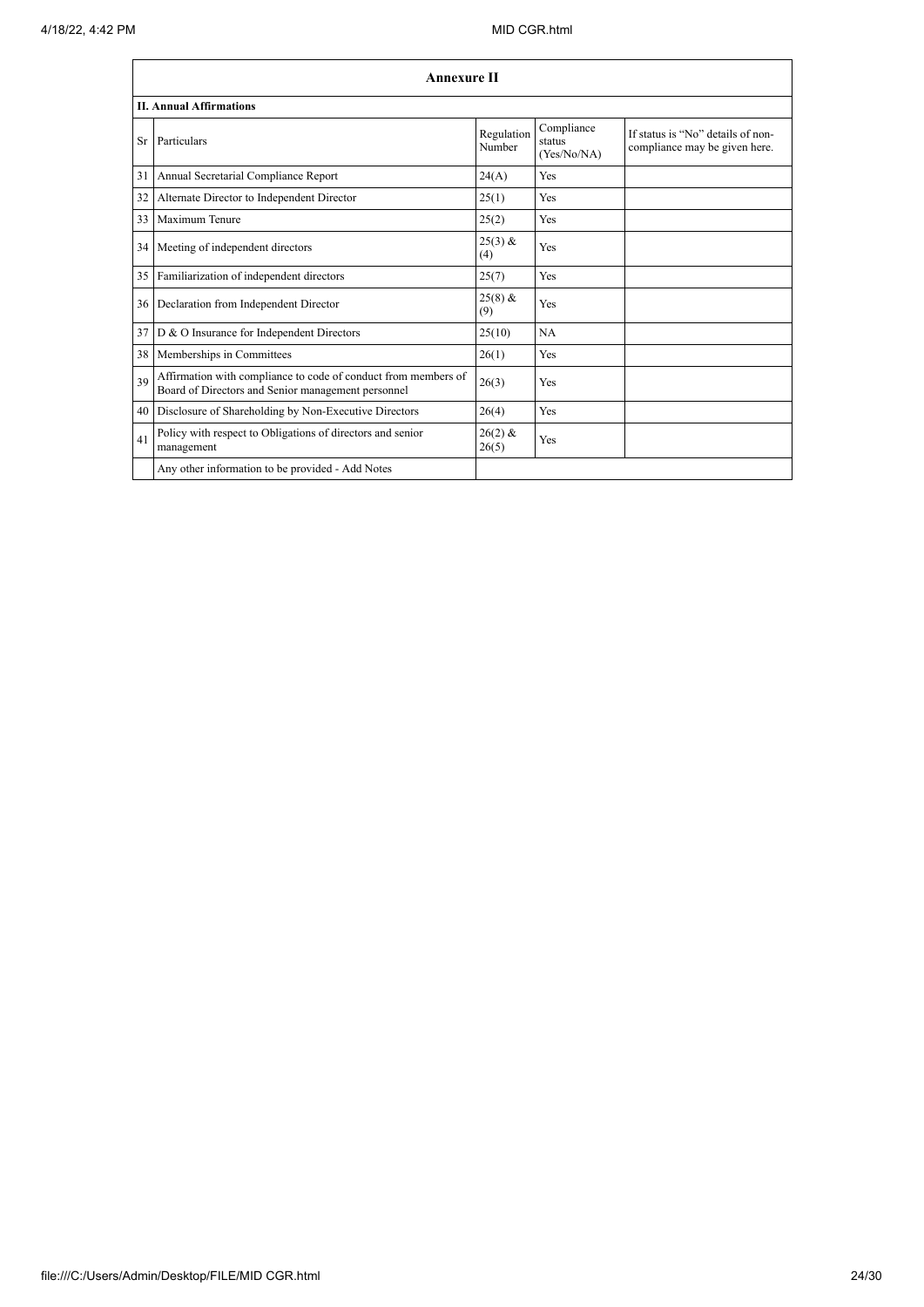|                   | Annexure II                              |
|-------------------|------------------------------------------|
| Name of signatory | Shailendra Agrawal                       |
| Designation       | Company Secretary and Compliance Officer |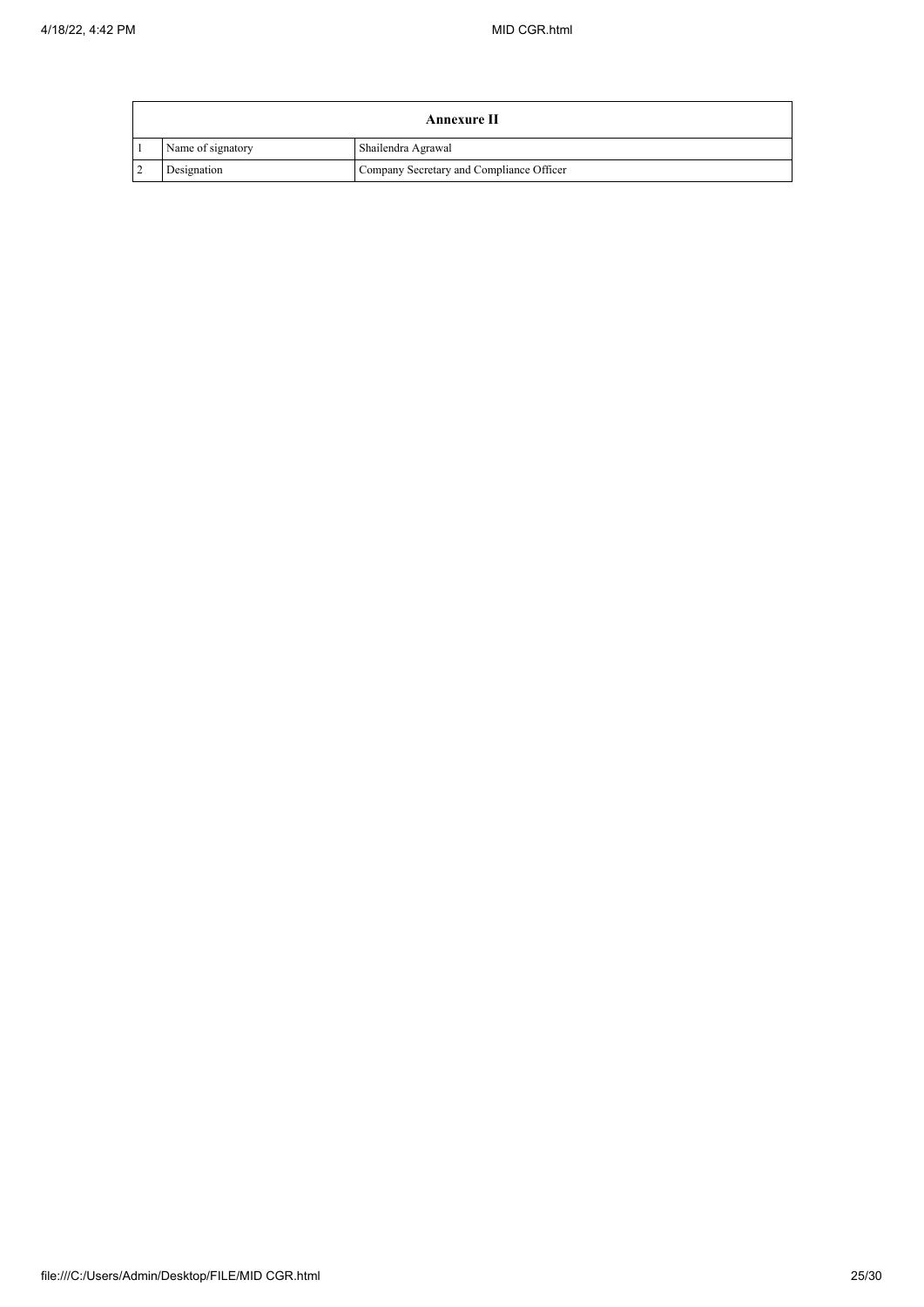|                          | Annexure II                                                                                                                                                           |                                         |  |  |  |
|--------------------------|-----------------------------------------------------------------------------------------------------------------------------------------------------------------------|-----------------------------------------|--|--|--|
| <b>III.</b> Affirmations |                                                                                                                                                                       |                                         |  |  |  |
|                          | <b>Particulars</b>                                                                                                                                                    | <b>Compliance status</b><br>(Yes/No/NA) |  |  |  |
|                          | The Listed Entity has approved Material Subsidiary Policy and the Corporate Governance requirements with<br>respect to subsidiary of Listed Entity have been complied | NA                                      |  |  |  |
|                          | Any other information to be provided                                                                                                                                  |                                         |  |  |  |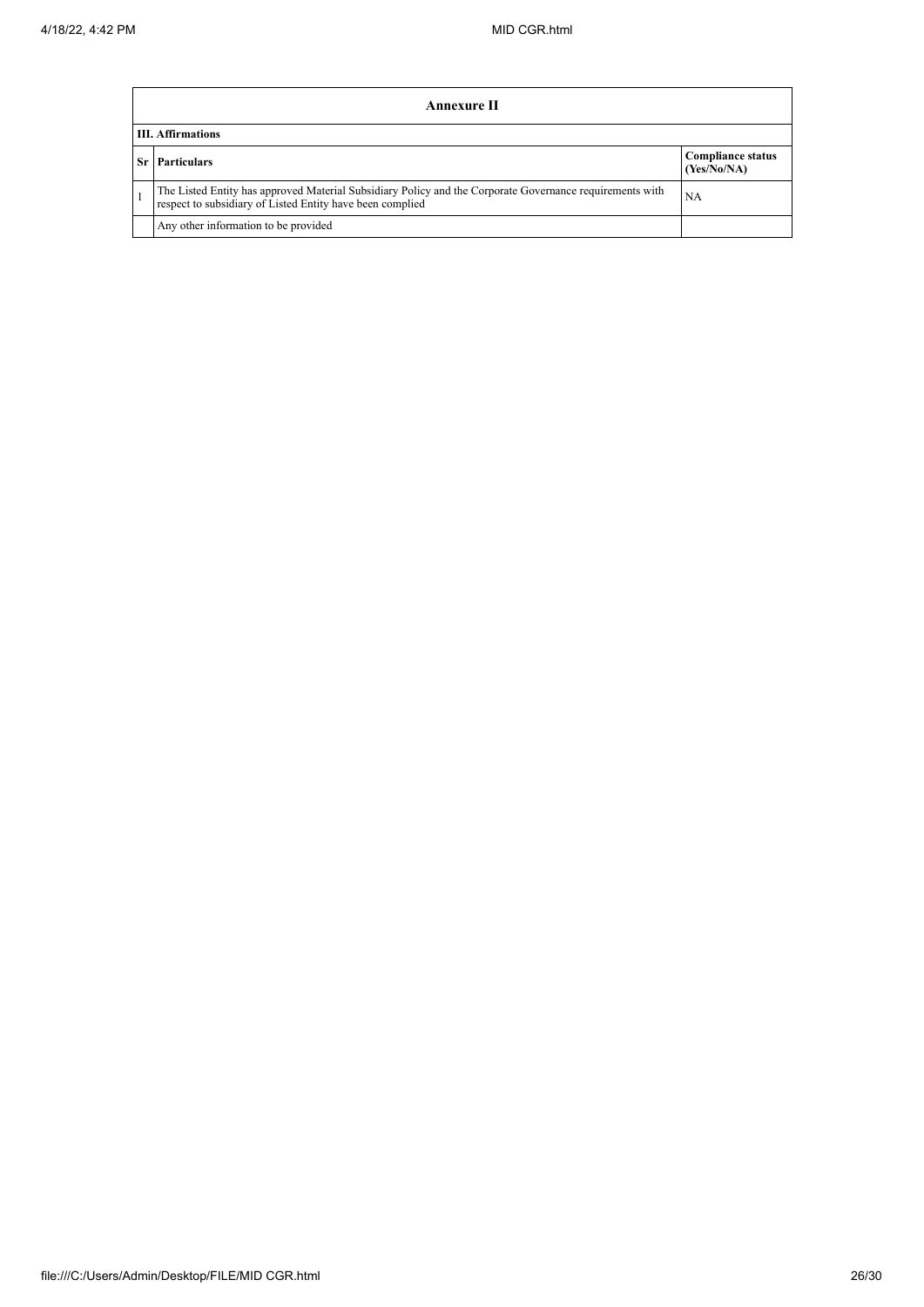| Annexure II    |                   |                                          |  |  |  |
|----------------|-------------------|------------------------------------------|--|--|--|
|                | Name of signatory | Shailendra Agrawal                       |  |  |  |
| $\overline{2}$ | Designation       | Company Secretary and Compliance Officer |  |  |  |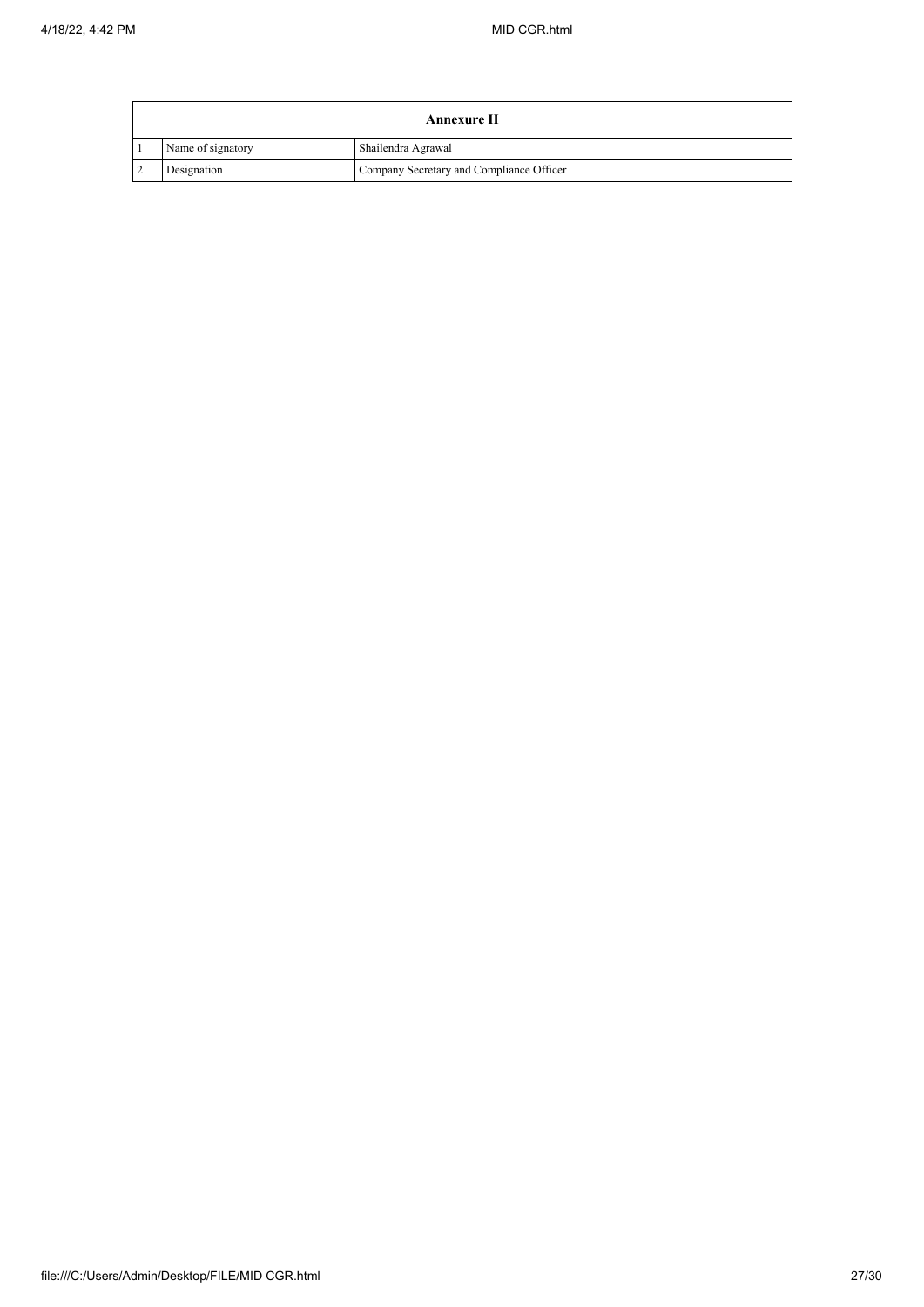| <b>Additional Half yearly Disclosure</b> |                        |  |  |  |  |
|------------------------------------------|------------------------|--|--|--|--|
| Applicability of disclosure              | Not Applicable         |  |  |  |  |
| Reason for Non Applicability             | Textual Information(1) |  |  |  |  |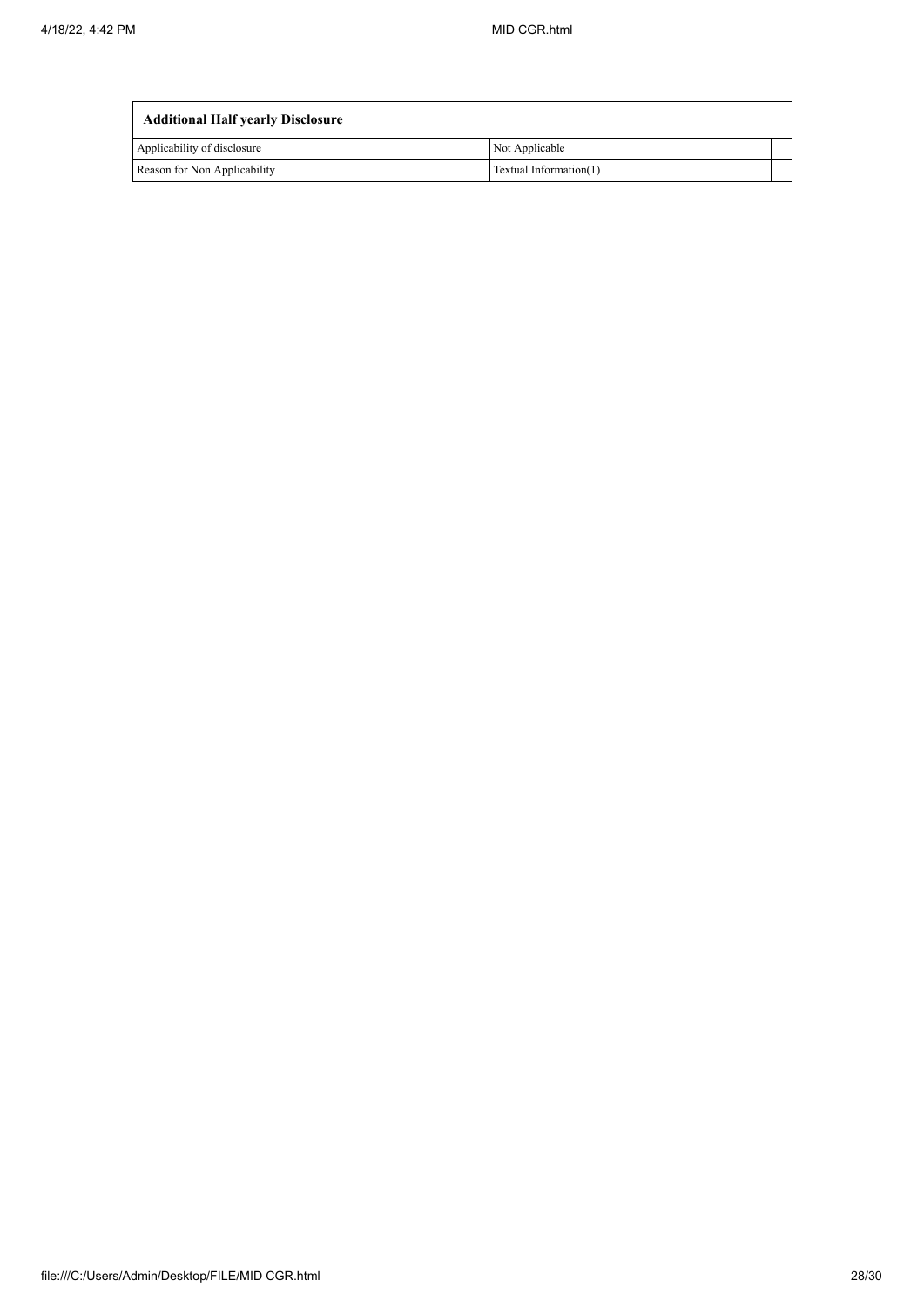| <b>Signatory Details</b> |                                          |  |
|--------------------------|------------------------------------------|--|
| Name of signatory        | Shailendra Agrawal                       |  |
| Designation of person    | Company Secretary and Compliance Officer |  |
| Place                    | <b>INDORE</b>                            |  |
| Date                     | 18-04-2022                               |  |